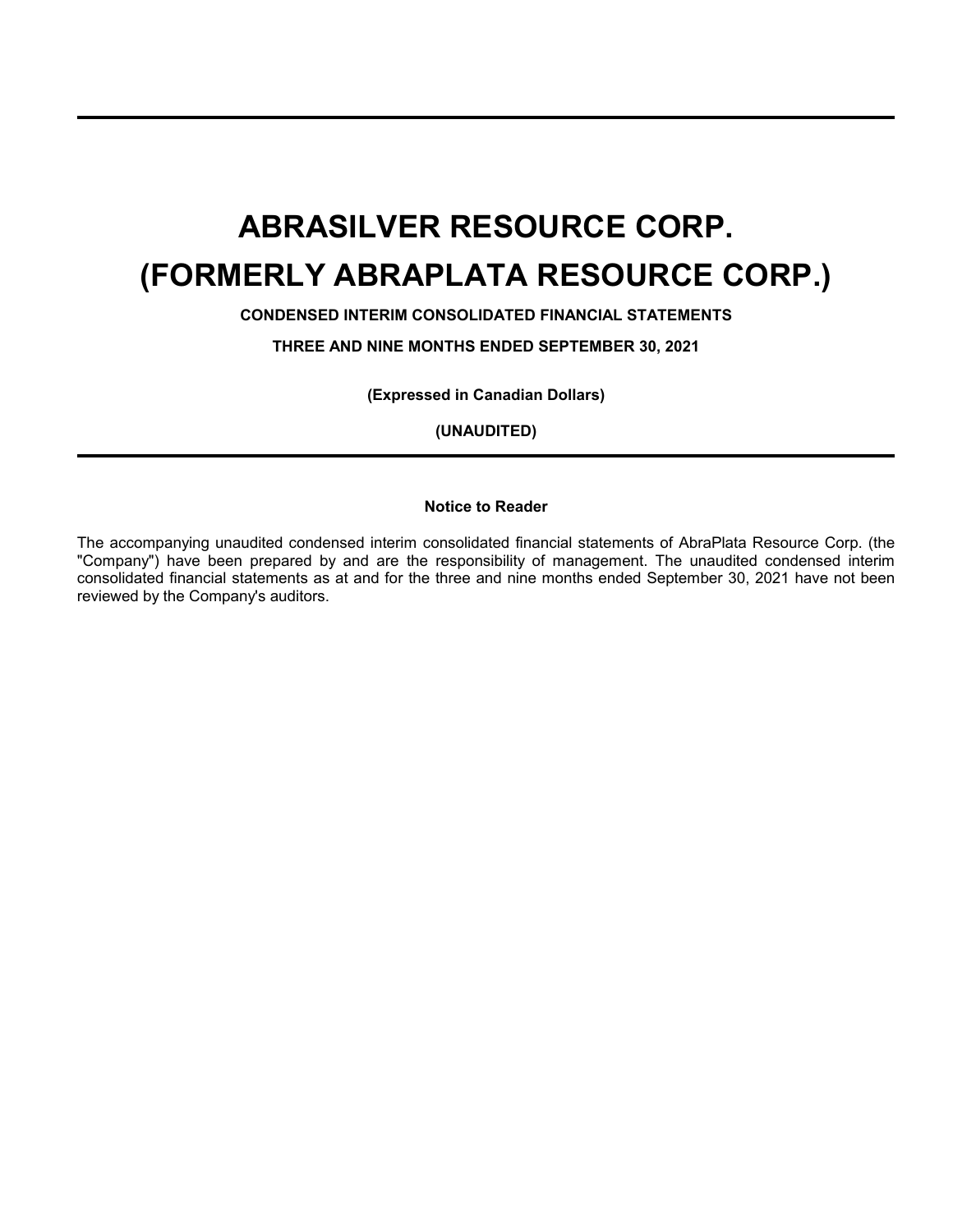**Condensed Interim Consolidated Statements of Financial Position (Expressed in Canadian Dollars)**

**(Unaudited)**

| As at                                                                                                                                                          | September 30,<br>2021   | December 31,<br>2020    |
|----------------------------------------------------------------------------------------------------------------------------------------------------------------|-------------------------|-------------------------|
| <b>Assets</b>                                                                                                                                                  |                         |                         |
| Current assets                                                                                                                                                 |                         |                         |
| Cash and cash equivalents                                                                                                                                      | 19,861,295<br>\$        | \$<br>17,087,494        |
| Receivables                                                                                                                                                    | 156,544                 | 211,218                 |
| Prepaid expenses                                                                                                                                               | 140,100                 | 73,025                  |
| <b>Total current assets</b>                                                                                                                                    | 20,157,939              | 17,371,737              |
| Equipment                                                                                                                                                      | 164                     | 264                     |
| Right-of-use asset (note 9)                                                                                                                                    | 31,820                  | 59,408                  |
| Mineral property interests (note 7)                                                                                                                            | 18,645,015              | 16,762,683              |
| <b>Total Assets</b>                                                                                                                                            | \$<br>38,834,938        | \$<br>34,194,092        |
| <b>Liabilities and Shareholders' Equity</b><br><b>Current liabilities</b><br>Accounts payable and accrued liabilities (note 12)<br>Lease liabilities (note 10) | \$<br>241,930<br>12,308 | \$<br>530,438<br>25,667 |
| <b>Total current liabilities</b>                                                                                                                               | 254,238                 | 556,105                 |
| Non-Current liabilities                                                                                                                                        |                         |                         |
| Lease liability (note 10)                                                                                                                                      | 16,007                  | 28,039                  |
| <b>Total Liabilities</b>                                                                                                                                       | 270,245                 | 584,144                 |
| <b>Shareholders' Equity</b>                                                                                                                                    |                         |                         |
| Share capital (note 11(b))                                                                                                                                     | 63,468,086              | 51,313,308              |
| Reserves (notes 11 (c) and (d))                                                                                                                                | 10,091,105              | 9,839,298               |
| Shares to be issued                                                                                                                                            | 15,300                  | 195,045                 |
| Accumulated other comprehensive loss                                                                                                                           | 830,478                 | (2, 165, 069)           |
| <b>Accumulated deficit</b>                                                                                                                                     | (35,840,276)            | (25, 572, 634)          |
| Total shareholders' equity                                                                                                                                     | 38,564,693              | 33,609,948              |
| <b>Total Liabilities and Equity</b>                                                                                                                            | 38,834,938<br>\$        | \$<br>34,194,092        |

Nature of operations (note 1) Commitments (note 15) Subsequent events (note 16)

The notes to the unaudited condensed interim consolidated financial statements are an integral part of these statements.

Approved by the Board of Directors:

Director: *(s) " Flora Wood"*

Director: *(s) "Robert Bruggeman"*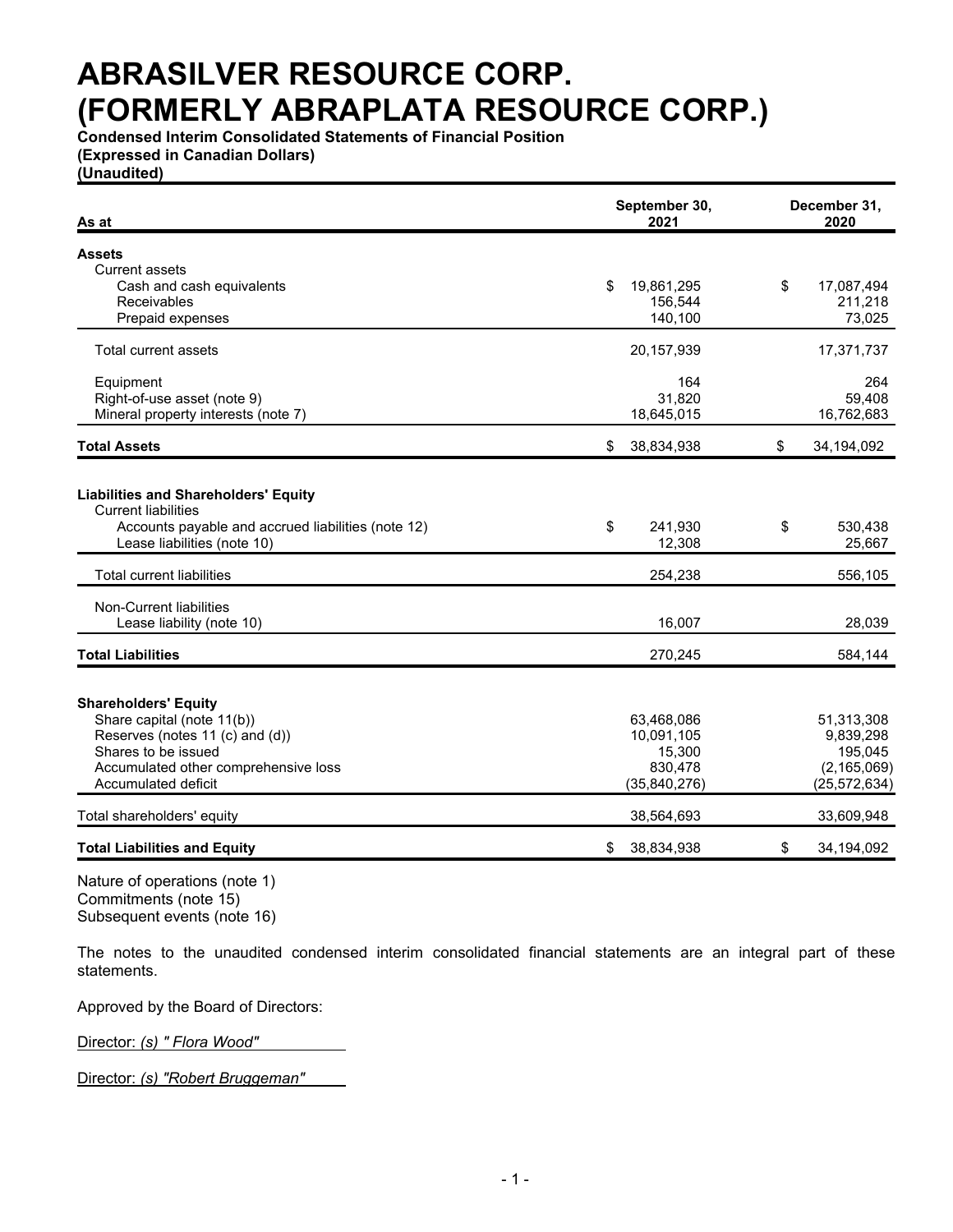**Condensed Interim Consolidated Statements of Loss and Comprehensive Loss (Expressed in Canadian Dollars)**

**(Unaudited)**

|                                                  | Three months ended<br>September 30, |                |             |    | Nine months ended<br>September 30, |                            |             |  |
|--------------------------------------------------|-------------------------------------|----------------|-------------|----|------------------------------------|----------------------------|-------------|--|
|                                                  | 2021                                |                | 2020        |    | 2021                               |                            | 2020        |  |
|                                                  |                                     |                |             |    |                                    |                            |             |  |
| <b>Administrative expenses</b>                   |                                     |                |             |    |                                    |                            |             |  |
| \$<br>Consulting fees (note 12)                  | 189,918                             | \$             | 116,100     | \$ | 476,294                            | $\$\$                      | 324,454     |  |
| Insurance                                        | 22,916                              |                | 12,024      |    | 55,602                             |                            | 23,324      |  |
| Depreciation                                     | 6,143                               |                | 6,557       |    | 20,537                             |                            | 19,902      |  |
| Investor relations                               | 37,236                              |                | 20,199      |    | 148,415                            |                            | 149,890     |  |
| Office and administration (note 12)              | 231,060                             |                | 151,587     |    | 666,728                            |                            | 294,029     |  |
| Professional fees (note 12)                      | 147,861                             |                | 171,051     |    | 403,763                            |                            | 313,973     |  |
| Rent                                             |                                     |                | 6,881       |    | ä,                                 |                            | 9,414       |  |
| Salaries, benefits and director fees             | 140,049                             |                | 92,500      |    | 428,970                            |                            | 291,342     |  |
| Share-based payments (notes 11 and 12)           | 500,668                             |                | 57,670      |    | 1,551,890                          |                            | 309,567     |  |
| Transfer agent and filing fees                   | 18,998                              |                | 19,190      |    | 105,092                            |                            | 65,405      |  |
| Travel                                           |                                     |                | 419         |    |                                    |                            | 8,293       |  |
| Accretion of lease liabilities                   | 942                                 |                | 334         |    | 4,024                              |                            | 1,715       |  |
|                                                  |                                     |                |             |    |                                    |                            |             |  |
| <b>Total administrative expenses</b>             | 1,295,791                           |                | 654,512     |    | 3,861,315                          |                            | 1,811,308   |  |
| Evaluation and exploration expenses (note 8)     | 3,695,609                           |                | 1,216,502   |    | 9,370,224                          |                            | 2,120,803   |  |
| Other (income) expenses                          |                                     |                |             |    |                                    |                            |             |  |
| Gain on sale of marketable securities (note 13)  | (1, 145, 249)                       |                |             |    | (3,519,363)                        |                            |             |  |
| Write-off of mineral property interests (note 7) | 3,024                               |                | 56,056      |    | 39,008                             |                            | 56,056      |  |
| Other (income)                                   | (272, 391)                          |                | 1,591       |    | (291, 600)                         |                            | (12, 633)   |  |
| Foreign exchange loss                            | 1,619                               |                | 129,853     |    | 537,338                            |                            | 294,357     |  |
| Loss on net monetary position                    | 21,000                              |                | 65,925      |    | 270,720                            |                            | 30,713      |  |
| Total other expenses (income)                    | (1, 391, 997)                       |                | 253,425     |    | (2,963,897)                        |                            | 368,493     |  |
| Net loss for the period                          | 3,599,403                           |                | 2,124,439   |    | 10,267,642                         |                            | 4,300,604   |  |
| Other comprehensive (income) loss:               |                                     |                |             |    |                                    |                            |             |  |
| Impact of hyperinflation                         | (1,856,453)                         |                | 45,103      |    | (5,616,912)                        |                            | 371,895     |  |
| Foreign currency translation adjustment          | 197,676                             |                | (192, 486)  |    | 2,621,365                          |                            | (200, 418)  |  |
| Total comprehensive loss for the period<br>\$    | 1,940,626                           | $\mathfrak{S}$ | 1,977,056   | \$ | 7,272,095                          | \$                         | 4,472,081   |  |
|                                                  |                                     |                |             |    |                                    |                            |             |  |
| \$<br><b>Basic and diluted loss per share</b>    | 0.01                                | \$             | 0.00        | \$ | 0.02                               | $\boldsymbol{\mathcal{F}}$ | 0.01        |  |
|                                                  |                                     |                |             |    |                                    |                            |             |  |
| Weighted average number of                       |                                     |                |             |    |                                    |                            |             |  |
| shares outstanding                               | 453,775,845                         |                | 340,791,246 |    | 436,865,601                        |                            | 284,740,471 |  |
|                                                  |                                     |                |             |    |                                    |                            |             |  |

The notes to the unaudited condensed interim consolidated financial statements are an integral part of these statements.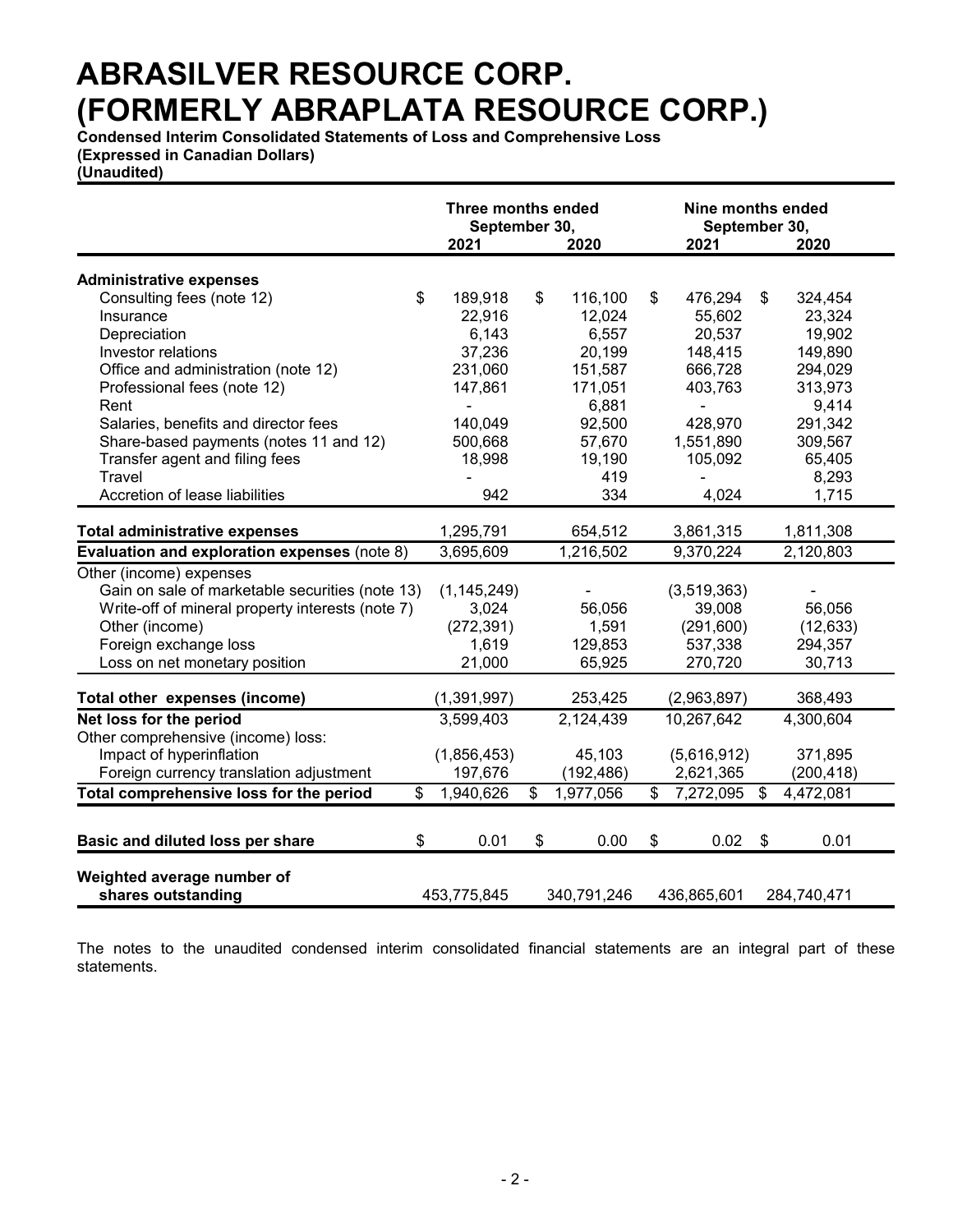**Condensed Interim Consolidated Statements of Changes in Shareholders' Equity**

**(Expressed in Canadian Dollars)**

**(Unaudited)**

|                                                                 | <b>Share Capital</b> |     | Shares to be |    | Share-based<br>payment   |  | Warrant          | Accumulated<br><b>Other Comprehensive</b> |  | Accumulated           |                   |                |
|-----------------------------------------------------------------|----------------------|-----|--------------|----|--------------------------|--|------------------|-------------------------------------------|--|-----------------------|-------------------|----------------|
|                                                                 | <b>Number</b>        |     | Amount       |    | issued                   |  | reserve          | reserve                                   |  | Income (loss)         | <b>Deficit</b>    | <b>Total</b>   |
| Balance, December 31, 2019                                      | 249,758,862          |     | 28,851,962   |    |                          |  | 1,731,728        | 2,446,075                                 |  | (1, 817, 239)         | (19,880,254)      | 11,332,272     |
| Private placement, net of share issue costs                     | 135.144.927          |     | 15,559,638   |    | $\overline{\phantom{a}}$ |  |                  | 7,907,919                                 |  |                       |                   | 23,467,557     |
| Shares issued from exercise of warrants                         | 12.754.865           |     | 2,675,337    |    |                          |  |                  | (102, 986)                                |  |                       |                   | 2,572,351      |
| Shares issued from exercise of stock options                    | 2,340,000            |     | 386,743      |    |                          |  | (90,090)         |                                           |  |                       |                   | 296,653        |
| Proceeds of sahres to be issued                                 |                      |     |              |    | 33,492                   |  |                  |                                           |  |                       |                   | 33,492         |
| Share-based payments                                            |                      |     |              |    |                          |  | 309,567          |                                           |  |                       |                   | 309,567        |
| Impact of hyperinflation                                        |                      |     |              |    |                          |  |                  |                                           |  | (371, 895)            |                   | (371, 895)     |
| Foreign currency translation adjustment                         |                      |     |              |    |                          |  |                  |                                           |  | 200,418               |                   | 200,418        |
| Net loss for the year                                           |                      |     |              |    |                          |  |                  |                                           |  |                       | (4,300,604)       | (4,300,604)    |
| Balance, September 30, 2020                                     | 399,998,654          |     | 47,473,680   |    | 33,492                   |  | 1,951,205        | 10,251,008                                |  | (1,988,716)           | (24, 180, 858)    | 33,539,811     |
| Balance. December 31, 2020                                      | 409,284,334          | \$. | 51,313,308   | \$ | 195,045                  |  | 2,011,259<br>£.  | 7,828,039                                 |  | (2, 165, 069)<br>- 35 | $(25,572,634)$ \$ | 33,609,948     |
| Shares issued and shares to be issued from exercise of warrants | 48,482,554           |     | 12,052,550   |    | (179, 745)               |  |                  | (1,261,230)                               |  |                       |                   | 10,611,575     |
| Shares issued from exercise of stock options                    | 975,000              |     | 102,228      |    |                          |  | (38, 853)        |                                           |  |                       |                   | 63,375         |
| Share-based payments                                            |                      |     |              |    |                          |  | 1,551,890        |                                           |  |                       |                   | 1,551,890      |
| Impact of hyperinflation                                        |                      |     |              |    |                          |  |                  |                                           |  | 5,616,912             |                   | 5,616,912      |
| Foreign currency translation adjustment                         |                      |     |              |    |                          |  |                  |                                           |  | (2,621,365)           |                   | (2,621,365)    |
| Net loss for the year                                           |                      |     |              |    |                          |  |                  |                                           |  |                       | (10,267,642)      | (10, 267, 642) |
| Balance, September 30, 2021                                     | 458,741,888          |     | 63,468,086   |    | 15,300                   |  | 3,524,296<br>-SS | 6,566,809                                 |  | 830,478               | $(35,840,276)$ \$ | 38,564,693     |

The notes to the unaudited condensed interim consolidated financial statements are an integral part of these statements.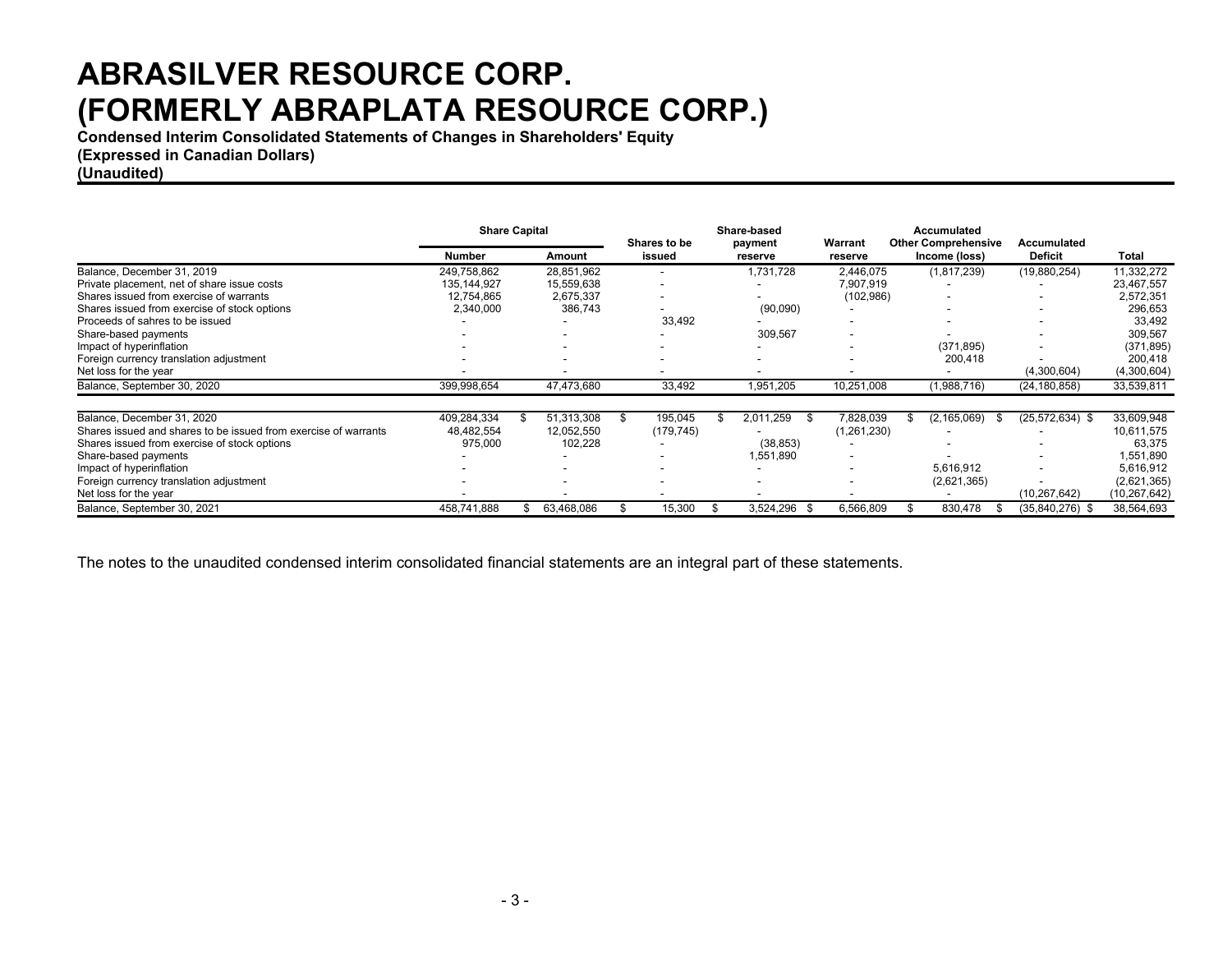**Condensed Interim Consolidated Statements of Cash Flows (Expressed in Canadian Dollars)**

**(Unaudited)**

| Nine months ended September 30,                                             |     | 2021                | 2020                    |
|-----------------------------------------------------------------------------|-----|---------------------|-------------------------|
| <b>Operating Activities</b>                                                 |     |                     |                         |
| Net loss for the period                                                     | \$. | $(10, 267, 642)$ \$ | (4,300,604)             |
| Items not affecting cash:                                                   |     |                     |                         |
| (Gain) loss on net monetary position                                        |     | 270,720             | (30, 713)               |
| Share-based payments                                                        |     | 1,551,890           | 309,567                 |
| Write-off of mineral properties                                             |     | 35,984              | 56,056                  |
| Accretion of lease liabilities                                              |     | 4,024               | 1,707                   |
| Depreciation                                                                |     | 20,537              | 19,830                  |
| Gain on sale of marketable securities                                       |     | (3,519,363)         |                         |
| Changes in non-cash operating working capital:<br>Receivables               |     | 54,674              |                         |
| Accounts payable and accrued liabilities                                    |     | (288, 508)          | (24, 614)<br>(502, 374) |
| Prepaid expenses                                                            |     | (67, 075)           | 71,408                  |
|                                                                             |     |                     |                         |
| Cash (used in) operating activities                                         |     | (12, 204, 759)      | (4,399,737)             |
| <b>Investing Activities</b>                                                 |     |                     |                         |
| Additions to mineral interests                                              |     | (283, 373)          | (94, 928)               |
|                                                                             |     |                     |                         |
| Cash (used in) provided by investing activities                             |     | (283, 373)          | (94,928)                |
| <b>Financing Activities</b>                                                 |     |                     |                         |
| Proceeds on issuance of shares in private placements, net of issuance costs |     |                     | 23,467,557              |
| Proceeds on exercise of warrants                                            |     | 10,596,276          | 2,572,351               |
| Proceeds on exercise of stock options                                       |     | 63,375              | 296,653                 |
| Repayment of lease liabilities                                              |     | (23, 128)           | (20, 959)               |
| Proceeds received for shares to be issued on exercise of warrants           |     | 15,300              | 33,492                  |
| <b>Cash provided by financing activities</b>                                |     | 10,651,823          | 26,349,094              |
|                                                                             |     |                     |                         |
| Impact of foreign exchange rate on cash and cash equivalents                |     | 4,610,110           | 800,423                 |
| Change in cash and cash equivalents during the period                       |     | 2,773,801           | 22,654,852              |
| Cash and cash equivalents, beginning of the period                          |     | 17,087,494          | 1,812,119               |
| Cash and cash equivalents, end of the period                                | \$  | 19,861,295          | \$ 24,466,971           |
| Cash and cash equivalents are comprised of:                                 |     |                     |                         |
| Cash                                                                        | \$  | 1,265,608           | \$<br>1,797,489         |
| Term deposits                                                               |     | 18,595,687          | 22,669,482              |
|                                                                             |     |                     |                         |
|                                                                             | \$  | 19,861,295          | \$ 24,466,971           |

The notes to the unaudited condensed interim consolidated financial statements are an integral part of these statements.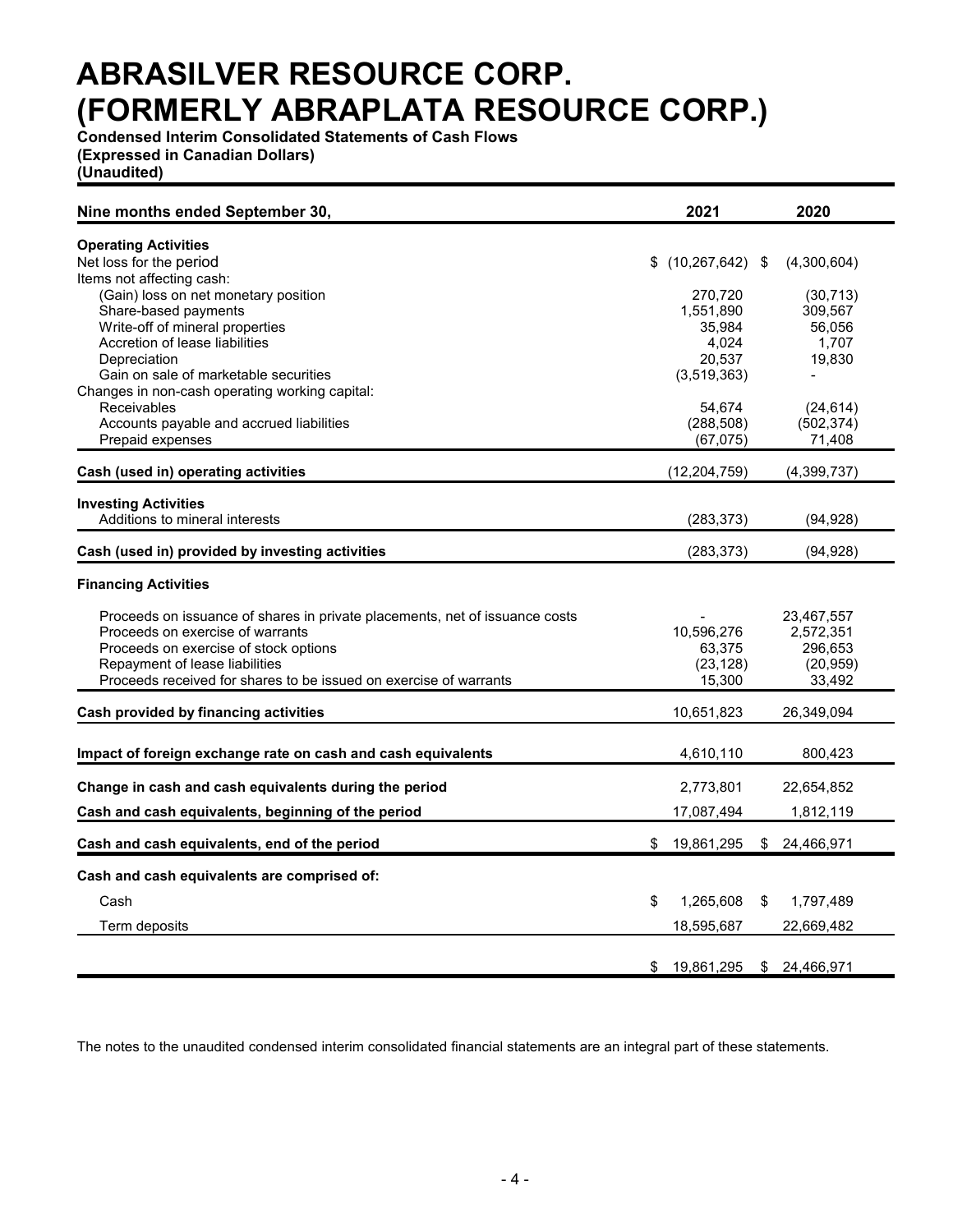**Notes to Condensed Interim Consolidated Financial Statements September 30, 2021 and 2020 (Expressed in Canadian Dollars) (Unaudited)**

### **1. Nature of operations**

AbraSilver Resource Corp. (formerly AbraPlata Resource Corp.) (the "Company" or "AbraSilver" or "AbraPlata") was incorporated on August 31, 1993 under the Alberta Business Corporations Act. On September 30, 2015, the Company's incorporation jurisdiction was moved to British Columbia. The Company's registered office is located at Suite 550, 220 Bay Street, Toronto, Ontario, M5J 2W4.

These unaudited condensed interim consolidated financial statements have been prepared on a going concern basis, which assumes that the Company will be able to realize its assets and discharge its liabilities in the normal course of business. As at September 30, 2021, the Company has working capital of \$19,903,701 (December 31, 2020 – \$16,815,632) and has an accumulated deficit of \$35,840,276. The continued operations of the Company are dependent on its ability to generate future cash flows or obtain additional financing. As at September 30, 2021, the Company had \$19,903,701 working capital and therefore has sufficient resources to sustain operations for the next 12 months, although the Company will need additional fundings to achieve its long-term business objectives. These unaudited condensed interim consolidated financial statements do not reflect any adjustments that may be necessary if the Company is unable to continue as a going concern.

On March 4, 2021, the Company changed its name from "AbraPlata Resource Corp." to "AbraSilver Resource Corp.". The common shares of the Company began trading under the Company's new name on TSX Venture Exchange on March 9, 2021.

Since January 2020, there was a global pandemic outbreak of COVID-19. The actual and threatened spread of the virus globally has had a material adverse effect on the global economy and, specifically, the regional economies in which the Company operates. The pandemic could continue to have a negative impact on the stock market, including trading prices of the Company's shares and its ability to raise new capital. These factors, among others, could have a significant impact on the Company's operations. Management have given consideration as to the impact of COVID-19 on the Company and concluded that the consolidated financial statements appropriately reflect and disclose management's best estimate and uncertainty regarding the impact of COVID-19 on the Company's future operations and financial results.

### **2. Basis of preparation**

### Statement of compliance

These unaudited condensed interim consolidated financial statements, including comparatives, have been prepared in accordance with International Accounting Standard ("IAS") 34 'Interim Financial Reporting' ("IAS 34") using accounting policies consistent with IFRS issued by the International Accounting Standards Board ("IASB") and Interpretations of the International Financial Reporting Interpretations Committee ("IFRIC"). The accounting policies and methods of computation applied by the Company in these unaudited condensed interim consolidated financial statements are the same as those applied in the Company's annual consolidated financial statements for the year ended December 31, 2020 other than below. Any subsequent changes to IFRS that are given effect in the Company's annual consolidated financial statements for the year ending December 31, 2021 could result in restatement of these unaudited condensed interim consolidated financial statements.

These consolidated financial statements were authorized for issue by the Board of Directors on November 26, 2021.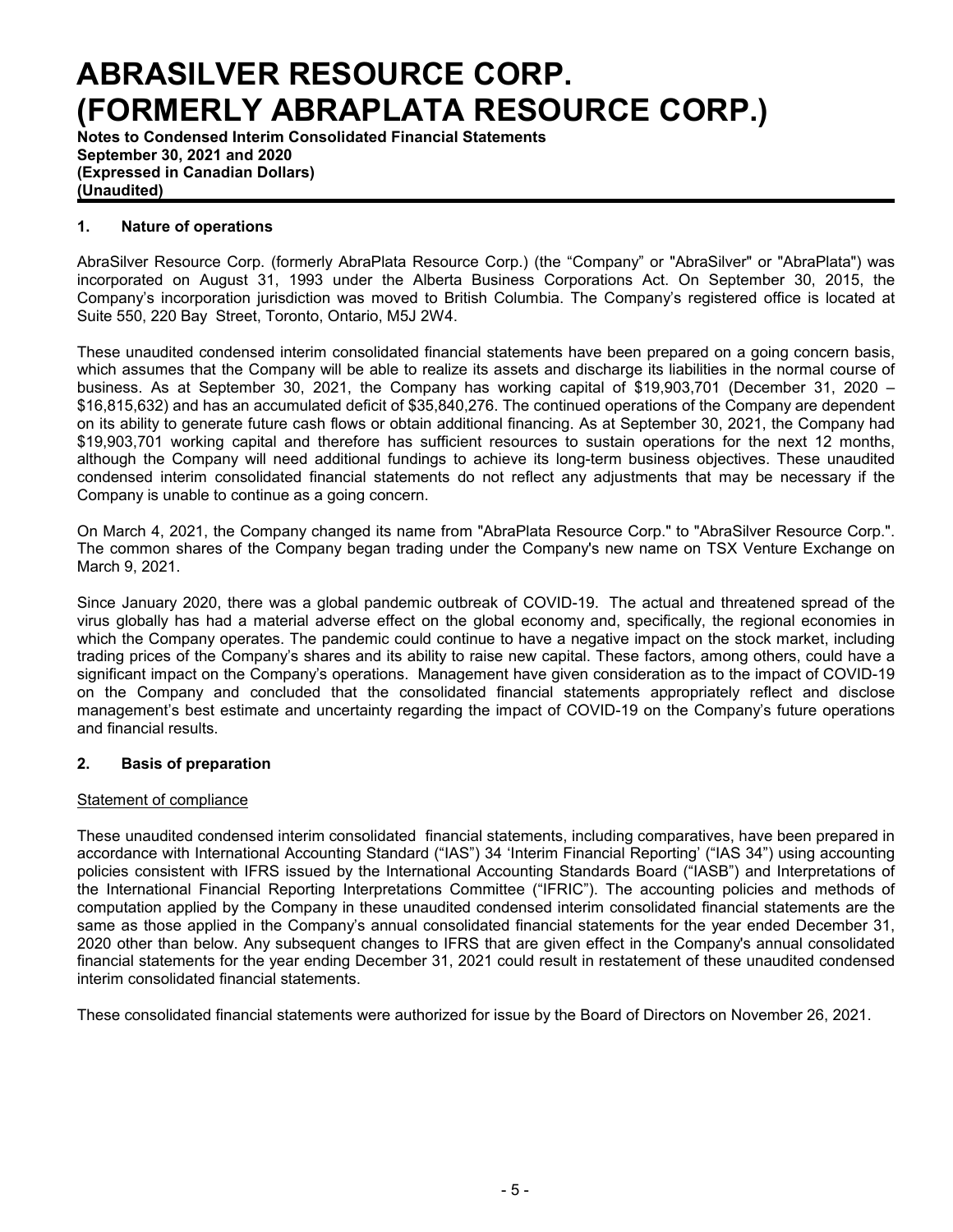**Notes to Condensed Interim Consolidated Financial Statements September 30, 2021 and 2020 (Expressed in Canadian Dollars) (Unaudited)**

## **3. Hyperinflation**

Due to various qualitative factors and developments with respect to the economic environment in Argentina during the year ended December 31, 2018, including, but not limited to, the acceleration of multiple local inflation indices, the three-year cumulative inflation rate of the local Argentine wholesale price index exceeding 100% in May 2018 and the significant devaluation of the Argentine Peso, Argentina was designated a hyper-inflationary economy as of July 1, 2018 for accounting purposes.

Accordingly, IAS 29, Financial Reporting in Hyper-Inflationary Economies, has been applied to these consolidated financial statements as the Company's Argentine operating subsidiaries (the "Argentine Subsidiaries") use the Argentine Peso as its functional currency. The Company also followed the interpretive guidance for first time adoption of IAS 29 included within IFRIC 7. The consolidated financial statements are based on the historical cost approach in IAS 29.

The application of hyperinflation accounting requires restatement of the Argentine subsidiaries' non-monetary assets and liabilities, shareholders' equity and comprehensive loss items from the transaction date when they were first recognized into the current purchasing power which reflects a price index current at the end of the reporting period before being included in the consolidated financial statements. To measure the impact of inflation on its financial position and results, the Company has elected to use the Wholesale Price Index (Indice de Precios Mayoristas or ("IPIM") for periods up to December 31, 2016, and the Retail Price Index (Indice de Precios al Consumidor or "IPC") thereafter. These price indices have been recommended by the Government Board of the Argentine Federation of Professional Councils of Economic Sciences ("FACPCE").

As the consolidated financial statements of the Company have been previously presented in Canadian dollars, a stable currency, the comparative period amounts do not require restatement.

As at September 30, 2021, the IPC was 528.50 (December 31, 2020 - 385.9), which represents an increase of 37% during the year.

### **4. Change in accounting policy**

#### **Future accounting standards and pronouncements**

The amendments to IAS 37 - Cost of Fulfilling a Contract specify which costs an entity includes in determining the cost of fulfilling a contract for the purpose of assessing whether the contract is onerous. Costs that relate directly to a contract can either be incremental costs of fulfilling that contract (examples would be direct labour, materials) or an allocation of other costs that relate directly to fulfilling contracts (an example would be the allocation of the depreciation charge for an item of property, plant and equipment used in fulfilling the contract). These amendments are effective for reporting periods beginning on or after January 1, 2022.

The amendments to IAS1 provide a more general approach to the classification of liabilities based on the contractual arrangements in place at the reporting date. These amendments are effective for reporting periods beginning on or after January 1, 2023.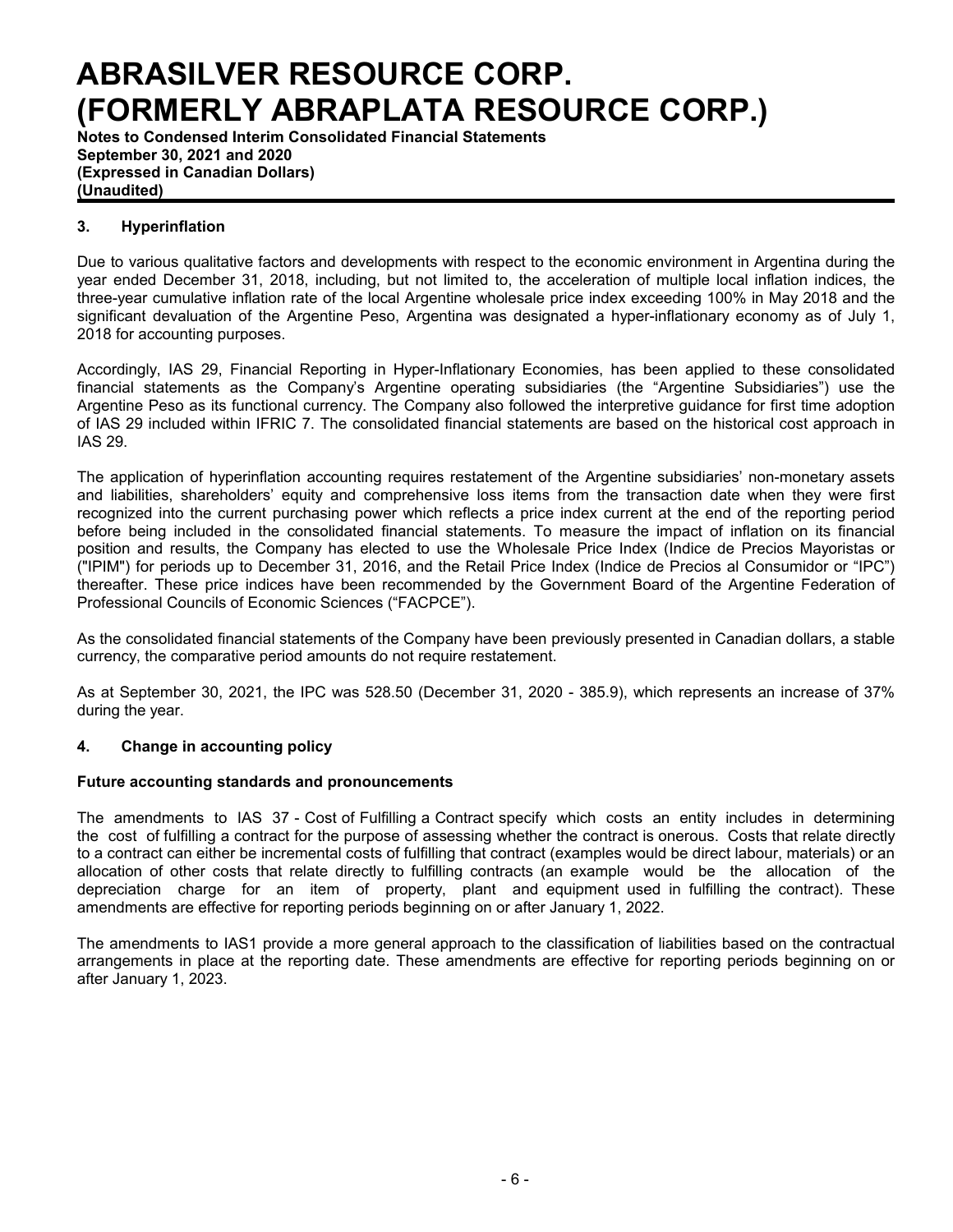**Notes to Condensed Interim Consolidated Financial Statements September 30, 2021 and 2020 (Expressed in Canadian Dollars) (Unaudited)**

### **5. Financial instruments**

### **(a) Fair value estimation**

The fair value of financial instruments are determined by valuation methods depending on hierarchy levels as defined below:

- 1. Level 1 of the fair value hierarchy includes unadjusted quoted prices in active markets for identical assets or liabilities;
- 2. Level 2 of the hierarchy includes inputs that are observable for the asset or liability, either directly or indirectly; and
- 3. Level 3 includes inputs for the asset or liability that are not based on observable market data.

The Company does not have any financial instruments included in Level 1, 2 and 3. The carrying values of financial instruments maturing in the short term approximates their fair values.

### **(b) Financial risks**

The Company may be exposed to risks of varying degrees of significance which could affect its ability to achieve its strategic objectives. The Company manages risks to minimize potential losses. The main objective of the Company's risk management process is to ensure that the risks are properly identified and that the capital base is adequate in relation to those risks. The Company's risk exposure and the impact on the Company's financial instruments are summarized below:

#### *Credit risk*

Credit risk is the risk of potential loss to the Company if the counterparty to a financial instrument fails to meet its contractual obligations.

The Company is exposed to credit risk with respect to its cash and cash equivalents and receivables. The Company's maximum exposure to credit risk is their carrying amounts disclosed in the consolidated statement of financial position. Credit risk associated with cash is minimized by placing these instruments with major Canadian financial institutions with strong investment-grade ratings as determined by a primary ratings agency. Credit risk associated with receivables is minimal as the majority of the balance is owing from Canada Revenue Agency.

#### *Liquidity risk*

Liquidity risk is the risk that the Company will not be able to meet its financial obligations as they fall due.

At September 30, 2021, the Company had a cash and cash equivalents balance of \$19,861,295 to settle current liabilities of \$254,238. All of the Company's financial liabilities other than lease liabilities have contractual maturities of less than 30 days and are subject to normal trade terms.

The Company intends to finance future requirements from share issuances, the exercise of options and/or warrants, debt or other sources. There can be no certainty of the Company's ability to raise additional financing through these means.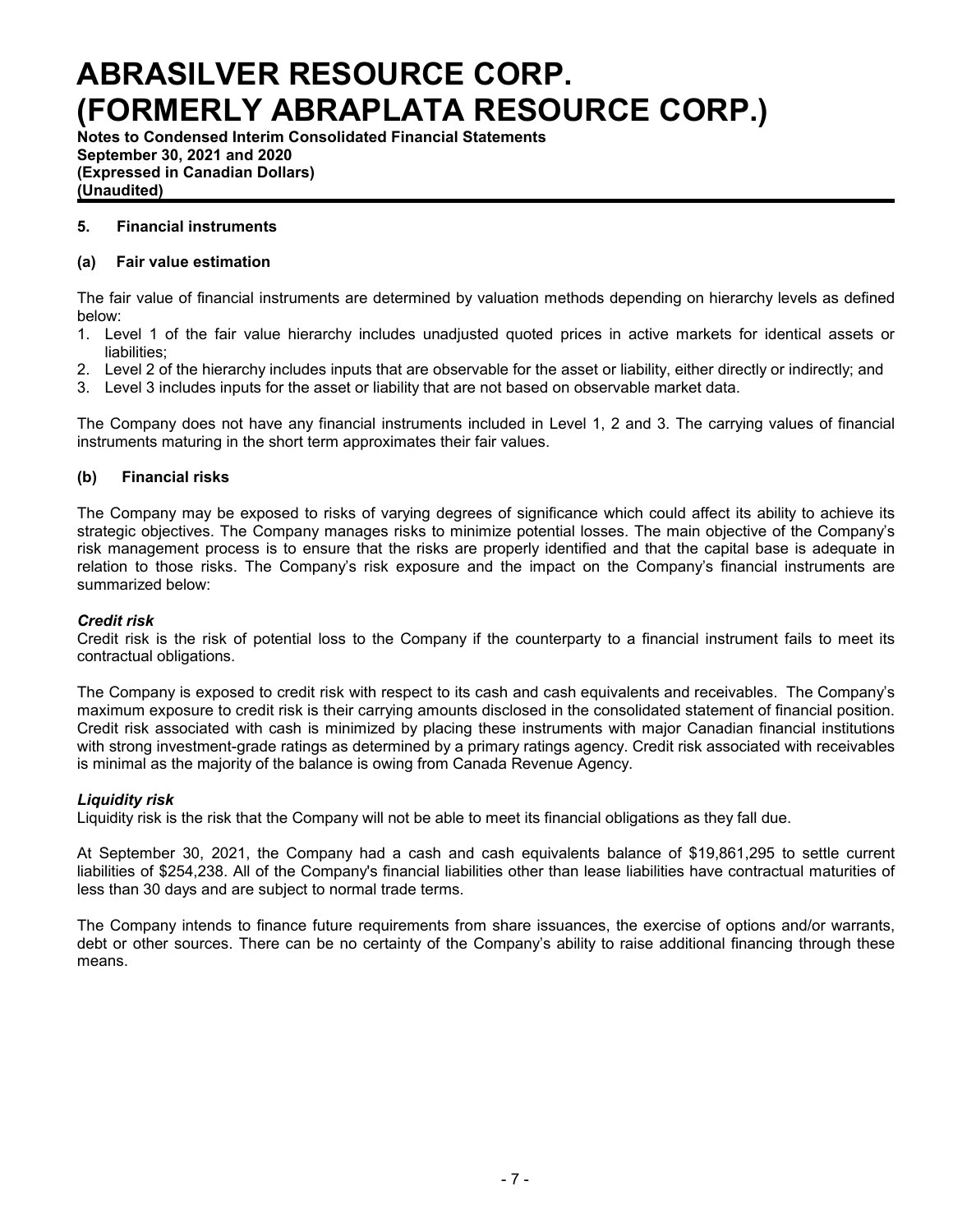**Notes to Condensed Interim Consolidated Financial Statements September 30, 2021 and 2020 (Expressed in Canadian Dollars) (Unaudited)**

### **5. Financial instruments (continued)**

#### *Market risk*

Market risk is the risk that the fair value of future cash flows of a financial instrument will fluctuate due to changes in market factors. Market risk comprises three types of risk: price risk, interest rate risk and currency risk.

#### *Price risk*

Price risk is the risk that the fair value of future cash flows of the Company's financial instruments will fluctuate because of changes in market prices. The Company is not exposed to price risks.

#### *Interest rate risk*

Interest rate risk is the risk that the fair values and future cash flows of the Company will fluctuate because of changes in market interest rates. The Company is exposed to interest rate risk to the extent that the cash, if any, maintained at financial institutions is subject to a floating rate of interest. The interest rate risk on cash is not considered significant.

#### *Currency risk*

Currency risk is the risk that the fair values or future cash flows of the Company's financial instruments will fluctuate because of changes in foreign currency exchange rates. The Company is exposed to currency risk through financial assets and liabilities denominated in currencies other than the Canadian dollar, the Company's presentation currency. The Company's financial instruments denominated in currencies that are not the Canadian dollar as at March 31, 2021 are as follows:

| Cost                                     | <b>Chilean Peso</b>      | US\$   | <b>Argentina Peso</b>    | C\$ equivalent |
|------------------------------------------|--------------------------|--------|--------------------------|----------------|
| Cash                                     | 205.577.169              | 29.802 | 27.683.823               | 725.864        |
| Accounts payable and accrued liabilities | 1,237,801                | 65.834 | 3.128.187                | 126,093        |
| Lease liability                          | $\overline{\phantom{0}}$ | 25.022 | $\overline{\phantom{0}}$ | 25.372         |

The Company's sensitivity analysis suggests that a 10% depreciation or appreciation of the foreign currencies against the Canadian dollar would have resulted in an approximate \$57,000 decrease or increase in the Company's other comprehensive income or loss.

As at September 30, 2021, US dollar amounts have been translated at a rate of C\$1.2741 per US dollar, Argentine Peso amounts have been translated at C\$0.012847 per Argentine Peso and Chilean Peso amounts have been translated at C\$0.00164 per Chilean Peso.

#### **6. Capital management**

The Company's objectives when managing capital are to safeguard the Company's ability to continue as a going concern in order to pursue the development and exploration of its mineral properties and to maintain a flexible capital structure, which optimizes the costs of capital to an acceptable risk.

The Company depends on external financing to fund its activities and there can be no guarantee that external financing will be available at terms acceptable to the Company. Additional funding will be required by the Company to complete its strategic objectives and continue as a going concern. There is no certainty that additional financing at terms that are acceptable to the Company will be available. The capital structure of the Company currently consists of common shares. The Company manages the capital structure and makes adjustments to it in light of changes in economic conditions and risk characteristics of the underlying assets. In order to maintain or adjust the capital structure, the Company may issue new debt, new shares or warrants. The Company is not subject to externally restricted capital requirements.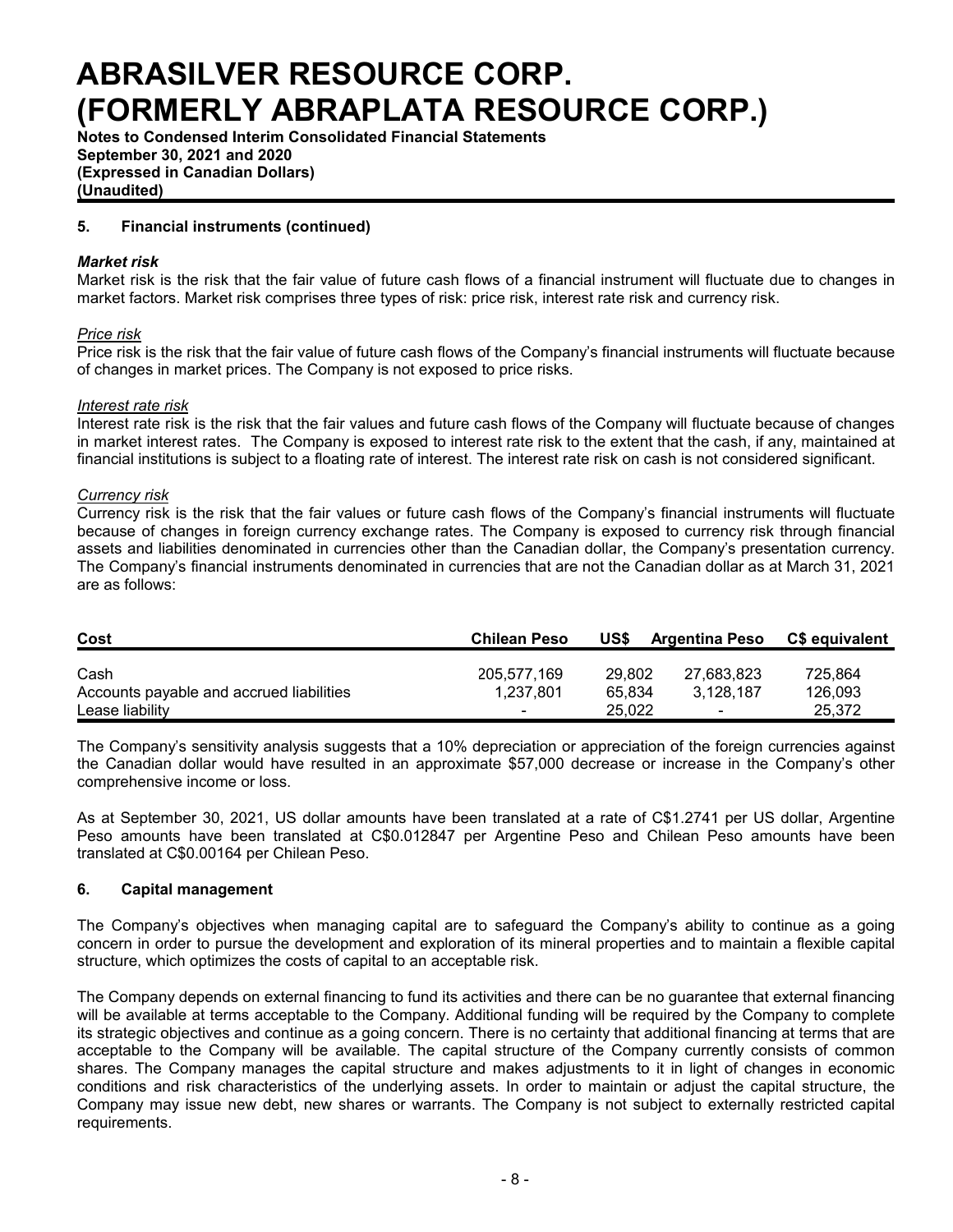**Notes to Condensed Interim Consolidated Financial Statements September 30, 2021 and 2020 (Expressed in Canadian Dollars) (Unaudited)**

## **6. Capital management (continued)**

Management reviews its capital management approach on a regular basis. There were no changes in the Company's approach to capital management.

### **7. Mineral property interests**

Through the Company's wholly-owned subsidiaries, the Company controls exploration projects in Argentina classified by the Company into the Diablillos Project, Cerro Amarillo Project, Santo Domingo and La Coipita Project and in Chile classified into the Arcas project. All acquisition costs and option payments related to these exploration projects are capitalized as mineral interests and are incurred in US dollars and translated to Canadian dollars, the presentation currency for the Company.

(a) Diablillos project

(1) On November 1, 2016, the Company closed a Share Purchase Agreement dated August 23, 2016, as amended and restated on March 21, 2017, and further amended on September 11, 2019, with SSR Mining Inc. ("SSRM") and Fitzcarraldo Ventures Inc. (the "Share Purchase Agreement") pursuant to which Huayra acquired from SSRM all of the issued and outstanding shares of Pacific Rim Mining Corporation Argentina S.A., ABP Global Inc. (BVI) and ABP Diablillos Inc. (BVI) (together, the "SSRM subsidiaries"). Through the acquisition of the SSRM subsidiaries, the Company acquired certain exploration projects in Salta and Chubut Provinces, Argentina (the "Diablillos Project" and the "Aguas Perdidas Project").

Cash consideration payable to SSRM consists of the following:

- 1. US\$300,000 on closing; this amount to be increased by an amount equal to the US dollar equivalent of the amount of Argentine Pesos deposited in entity purchased by the Company (paid);
- 2. US\$300,000 on or before February 15, 2017 (as amended) (paid);
- 3. US\$500,000 on 180th day after closing (paid);
- 4. US\$50,000 on or before January 12, 2018 (as amended) (paid);
- 5. \$ 200,000 to be paid at the closing date of the Arrangement with Aethon (paid);
- 6. US\$5,000,000 to be paid on the earlier of (paid):
- o the date on which a Diablillos Feasibility Study in respect of all or any part of the Diablillos Concessions has been obtained;
	- o July 31, 2023; and

o 90 days after demand by SSRM for payment if (a) AbraPlata's market capitalization exceeds \$100,000,000 for 20 consecutive trading days (on the primary stock exchange on which such entity's shares are traded) or (b) after November 1, 2020, the spot price of silver (based on the London Bullion Market Association (LBMA) Silver Price as published by the LBMA on its website (or should that quotation cease, another similar quotation acceptable to the parties acting reasonably) (the "Benchmark") exceeds \$25 per ounce for 20 consecutive trading days on the Benchmark;

- 7. US\$7,000,000 to be paid on the earlier of:
	- o the date on which Commercial Production occurs in respect of all or any part of the Diablillos Concessions; and o July 31, 2025.

On September 2, 2020 AbraPlata's market capitalization exceeded \$100,000,000 for twenty (20) consecutive trading days on the TSX-V for the period from and after August 6, 2020 to and including September 2, 2020. On the same day SSRM requested the US\$ 5,000,000 to be paid within 90 days. During the year ended December 31, 2020, the Company paid \$6,533,500 (US\$5,000,000) as an addition to the Diablillos project.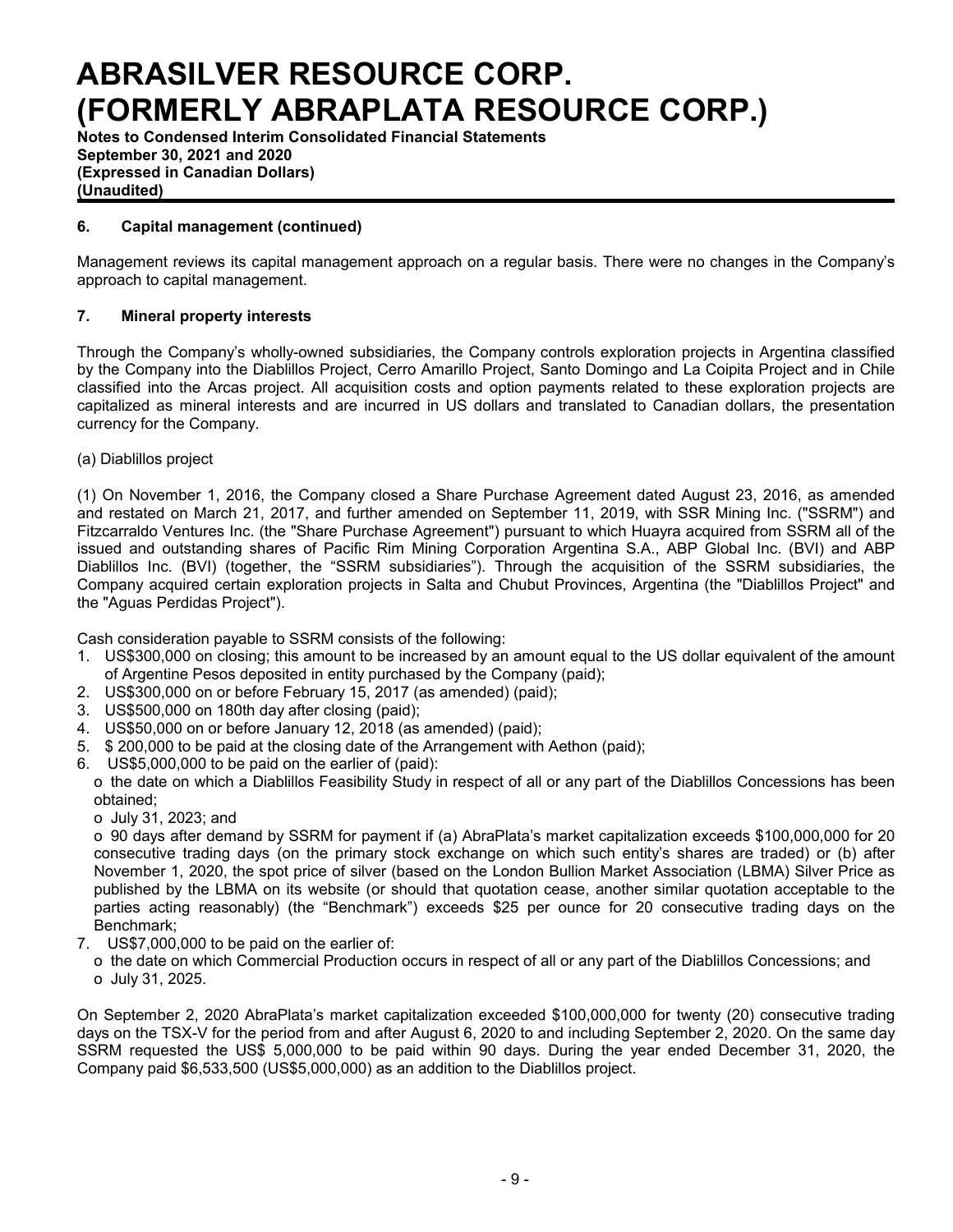**Notes to Condensed Interim Consolidated Financial Statements September 30, 2021 and 2020 (Expressed in Canadian Dollars) (Unaudited)**

## **7. Mineral property interests (continued)**

(a) Diablillos project (continued)

(1) (continued) Equity consideration consists of 11,294,609 Class B common shares of the Company which automatically converted into a number of Huayra Class A Shares that, upon the completion of the RTO, resulted in SSRM holding common shares of the Company representing 19.9% of the Company's then outstanding common shares. The Share Purchase Agreement provides SSRM an anti-dilution right to maintain 19.9% equity interest in the capital of the Company until the Company completes a qualified financing of a minimum of US\$5,000,000. During the year ended December 31, 2018 the Company completed a qualified financing and is no longer obligated to maintain SSRM's free carried equity interest. As consideration for SSRM's agreement to amend the Share Purchase Agreement, the Company issued an additional 24.15 million common shares of the Company plus payment of \$200,000.

The royalty consideration payable to SSRM consists of a 1% net smelter returns royalty. SSRM is entitled to receive advance royalty payments totaling of US\$250,000 on November 1, 2017 (paid).

These advance royalty payments will be deducted and set off against the first US\$250,000 of net smelter returns royalty payments otherwise payable in respect of the Diablillos Project. As security for the above obligations the Company has pledged to SSRM all the shares the Company acquired in the two entities which hold interest to the Diablillos Project and the Aguas Perdidas Project.

(2) On August 30, 2017 the Company signed an agreement, which was amended September 6, 2019, to acquire all of the issued and outstanding shares of Minera Cerro Bayo S.A. ("Cerro Bayo"), a privately held Argentine company. Cerro Bayo owns certain mineral rights that, as a result of a long-standing border dispute between two neighboring provinces in northwestern Argentina, overlap and potentially conflict with the Company's mineral rights to its Diablillos Ag-Au project. The acquisition of the potentially conflicting mineral rights through the acquisition of Cerro Bayo means that the Company will retain its title to the Diablillos Ag-Au project regardless of the ultimate outcome of the provincial border dispute.

Cash and equity consideration payable under the agreement is as follows:

- 1. US\$225,000 upon closing (paid);
- 2. US\$175,000 on or before February 28, 2018 (paid);
- 3. US\$15,000 upon signing of the September 6, 2019, amendment (paid);
- 4. US\$350,000 and 300,000 common shares on or before November 30, 2019 (paid and issued);
- 5. US\$65,000 on or before April 30, 2020 (paid);
- 6. US\$65,000 and 200,000 common shares on or before October 31, 2020 (paid and issued);
- 7. US\$65,000 on or before April 30, 2021(paid);
- 8. US\$65,000 on or before October 31, 2021;
- 9. US\$65,000 on or before April 30, 2022;
- 10. US\$65,000 on or before October 31, 2022;
- 11. US\$1,000,000 on or before July 31, 2023; and
- 12. US\$1,170,000 on or before July 31, 2025.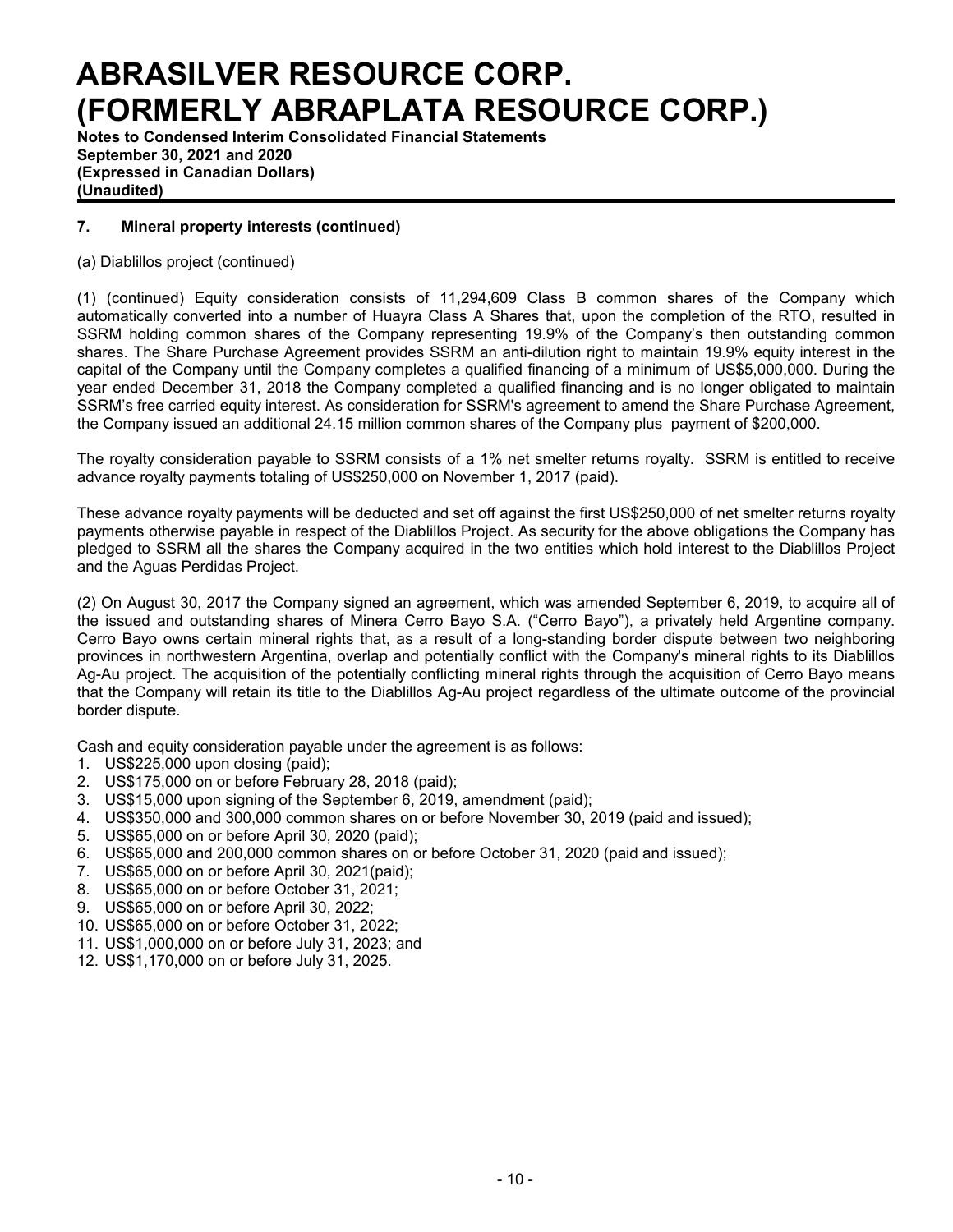**Notes to Condensed Interim Consolidated Financial Statements September 30, 2021 and 2020 (Expressed in Canadian Dollars) (Unaudited)**

### **7. Mineral property interests (continued)**

#### (b) Cerro Amarillo project

On July 14, 2016, AbraPlata Argentina S.A., a wholly owned subsidiary of the Company, signed an agreement for the right to purchase the Cerro Amarillo project located in the province of Mendoza in Argentina. This agreement is a replacement agreement to the one that was entered into in 2010.

The Company made the following payments:

- 1. US\$25,000 in October 2016, deferred to May 2017 (paid)
- 2. and will pay US\$25,000 annually every November, starting in November 2017, until the earlier of the ratification of appropriate permits or the receipt of exploration permits given in accordance with the legislature of the province of Mendoza (the "Notification Date"). The Company will then make a series of installments in total of US\$875,000 over 48-month period from the Notification Date. The due date for November 2018 payment was extended to January 10, 2019 and paid during the year ended December 31, 2019.

An exercise fee of US\$2,500,000 will be due by the end of 60 months period from the Notification Date. The underlying owners are also entitled to a 1% NSR royalty which can be purchased back for US\$3,000,000.

Due to uncertainty of the timing for the completion of the glaciers inventory and the ratification of the permits, the Company wrote down the Cerro Amarillo project to \$1 during the fifteen months ended December 31, 2017. During the year ended December 31, 2019, management decided to pursue exploration on the property again and accordingly, commenced capitalizing acquisition costs incurred.

During the year ended December 31, 2020, the management evaluated its project portfolio including the new acquisitions and elected not to continue with the Cerro Amarillo project purchase. As a result, the November 2020 payment was not made and the property will be dropped and all prior costs have been written off.

#### (c) La Coipita Project

On January 31, 2020, AbraPlata entered into a letter agreement, through its wholly owned subsidiary, AbraPlata Argentina SA, to acquire a 100% interest in the La Coipita project ("La Coipita") located in San Juan province, Argentina by paying a total of US\$4,265,000 in staged payments over 60 months (US\$165,000 paid) to the optionors ("Project Owners").

Cash consideration payable per the letter agreement were as follows:

- 1. US\$35,000 upon celebration of the letter agreement (paid)
- 2. US\$30,000 in February 2020 (paid)
- 3. US\$100,000 in January 2021 (paid)
- 4. US\$200,000 in January 2022
- 5. US\$400,000 in January 2023
- 6. US\$1,000,000 in January 2024
- 7. US\$2,500,000 in January 2025

In the event the project is placed into commercial production, the Project Owners shall be entitled to collect 1.1% of the net smelter return ("NSR"), of which AbraPlata may purchase for US\$3,000,000 during the 60 months after the first staged payment was made, or for US\$5,000,000 thereafter until start-up of construction of the project.

On February 5, 2020, AbraPlata Argentina SA entered into a binding letter agreement with Altius Resources Inc. to sell its right to acquire the 1.1% NSR from the Project Owners. In consideration, Altius will invest in AbraPlata by way of subscription for common shares or share units in its next equity financing a minimum sum of \$125,000 (received).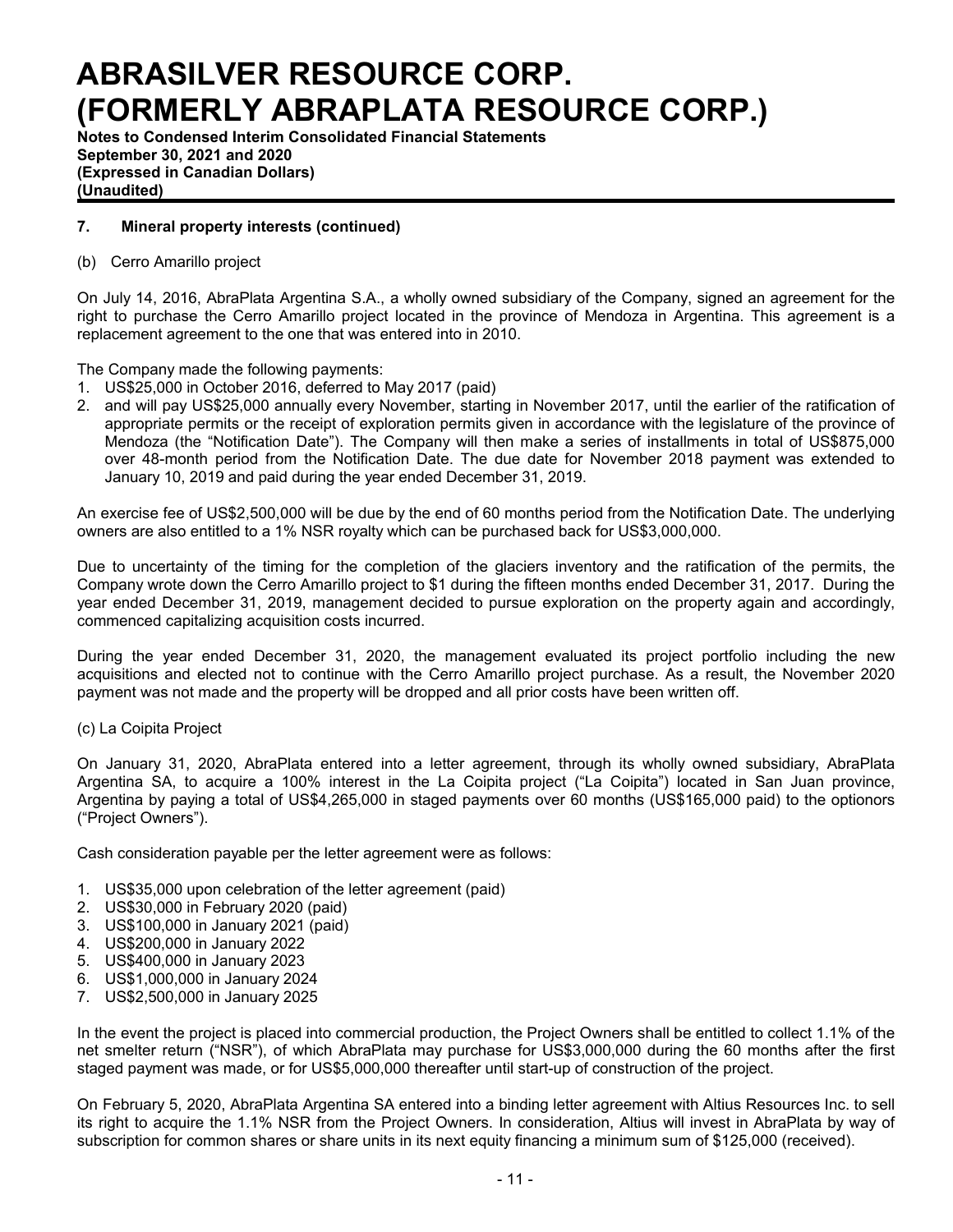**Notes to Condensed Interim Consolidated Financial Statements September 30, 2021 and 2020 (Expressed in Canadian Dollars) (Unaudited)**

## **7. Mineral property interests (continued)**

(c) La Coipita Project (continued)

On August 9, 2021, AbraSilver entered into a letter agreement, through its wholly owned subsidiary, AbraPlata Argentina SA, to acquire a 100% interest in the Yaretas project ("Yaretas") located in San Juan province, Argentina by paying a total of US\$3,025,000 in staged payments over 60 months (US\$50,000 paid) to the optionors ("Project Owners").

Cash consideration payable per the letter agreement were as follows:

- 1. US\$50,000 upon celebration of the letter agreement (paid)
- 2. US\$75,000 in August 2022
- 3. US\$200,000 in August 2023
- 4. US\$400,000 in August 2024
- 5. US\$800,000 in August 2025
- 6. US\$1,500,000 in August 2026

In the event the project is placed into commercial production, the Project Owners shall be entitled to collect 1.1% of the net smelter return ("**NSR**"), of which AbraSilver may purchase for US\$5,000,000 at any moment. In Order to exercise this Purchase Option for the Royalty AbraSilver will communicate its decision in a reliable way to the Project Owners.

#### (d) Arcas Project

On December 19, 2019, the Company completed a plan of arrangement (the "Arrangement") with Aethon, whereby each former Aethon shareholder received 3.75 common shares in the capital of AbraPlata for each Aethon common share held prior to the Arrangement. This transaction has been determined to be an acquisition of assets and the Arcas Project of Aethon was deemed to be acquired on December 19, 2019 by the Company.

On January 23, 2018, Aethon entered into the option agreement with the optionors, as amended February 28, 2018, pursuant to which Aethon has been granted the option to earn a 100% interest in four blocks of exploration-stage mineral concessions with prospective copper and gold targets located in northern Chile, subject to certain underlying royalties.

The consideration for the purchase of the databases and the grant of the option is the issuance of an aggregate of 11,200,000 common shares of Aethon (issued). To exercise the option, Aethon must incur cumulative expenditures of at least \$750,000 on the exploration and development of the properties within 18 months from the closing of the qualifying transaction of which at least \$500,000 must be incurred within 12 months from the closing date. Aethon must also pay an aggregate of \$1,000 to the optionors. Any production from the Properties is subject to an existing 0.98% gross sales royalty in favour of a third party and a new 1.02% gross sales royalty in favour of the Optionors, for a total gross sales royalty of 2.0%.

On April 4, 2019, Aethon announced that it had exercised its option to acquire a 100% interest in the properties.

On September 11, 2019, Aethon entered into an Earn-In with Option to Joint Venture Agreement with Rio Tinto Mining and Exploration Limited / Agencia En Chile, a member of the Rio Tinto Group ("Rio Tinto"), to acquire an interest in the Arcas project. Rio Tinto has the right but not the obligation to earn up to a 75% interest in the Arcas Project by funding project expenditures of up to US\$25 million as follows: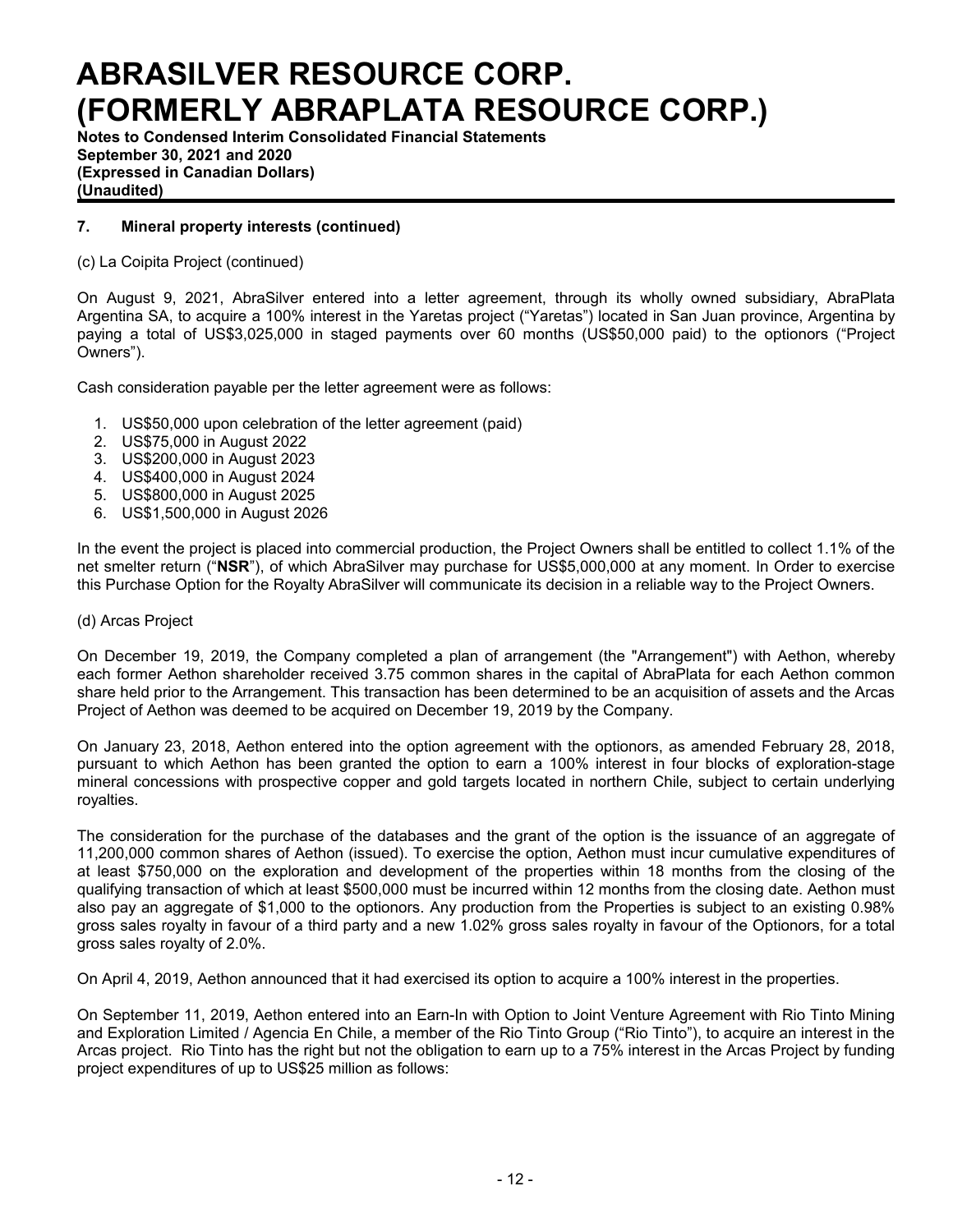**Notes to Condensed Interim Consolidated Financial Statements September 30, 2021 and 2020 (Expressed in Canadian Dollars) (Unaudited)**

## **7. Mineral property interests (continued)**

### (d) Arcas Project (continued)

1st Option: If Rio Tinto incurs total project expenditures of US\$4 million within 3 years, and makes aggregate cash payments of US\$300,000 during the first two years, it will have the right to acquire a 51% interest in the Arcas project ("Stage 1 earn-in project expenditure") through the acquisition of 51% stock of a new company ("Opco") that will be incorporated. To exercise the option, Rio Tinto shall make the cash payments before the following dates:

- 1. US\$100,000 on or before the first anniversary date (received);
- 2. US\$200,000 on or before the second anniversary date (received);

2nd Option: If Rio Tinto incurs additional project expenditures of US\$5 million over the subsequent 2 year period, it will have a right to acquire an additional 14% interest in Opco (holder of the Arcas project), resulting in its total interest being 65%; and

3rd Option: If Rio Tinto incurs additional project expenditures of US\$16 million over the subsequent 3 year period, it will have a right to acquire an additional 10% interest in Opco (holder of the Arcas project), resulting in its total interest being 75%;

Rio Tinto has agreed to incur minimum project expenditures of US\$1 million within 18 months of securing all necessary approvals to conduct drilling activities which is to be part of the Stage 1 earn-in project expenditure. As of March 31, 2021, that commitment has been satisfactorily fulfilled.

In the event Rio Tinto withdraws from the Arcas Project, it will pay Aethon an amount equaling the cost to maintain the Arcas Project concessions for the 12 month period commencing on the date of termination that have not already been paid.

Under the terms of the agreement, Rio Tinto shall have the right to form a Joint Venture ("JV") with the following key terms:

- 1. The JV (Opco) may be formed with 51% to Rio Tinto and 49% to Aethon upon satisfaction of the 1st Option; 65% to Rio Tinto and 35% to Aethon upon satisfaction of the 2nd Option; or 75% to Rio Tinto and 25% to Aethon upon satisfaction of the 3rd Option.
- 2. The JV will be managed by Rio Tinto and funded by each participant in accordance with their interest.
- 3. Aethon may elect not to fund its interest and be diluted down to a 10% interest. If Aethon is diluted below a 10% interest, its interest will convert to a 1% net smelter royalty capped at US\$50 million.
- 4. Each party will have a right of first refusal should the other party wish to divest its shareholder interest.

During the year ended December 31, 2020, the Company recorded the US\$100,000 received from Rio Tinto as other income in the consolidated statements of loss and comprehensive loss. During the three and nine months ended September 30, 2021, the Company recorded the US\$200,000 received from Rio Tinto as other income in the unaudited condensed interim consolidated statements of loss and comprehensive loss.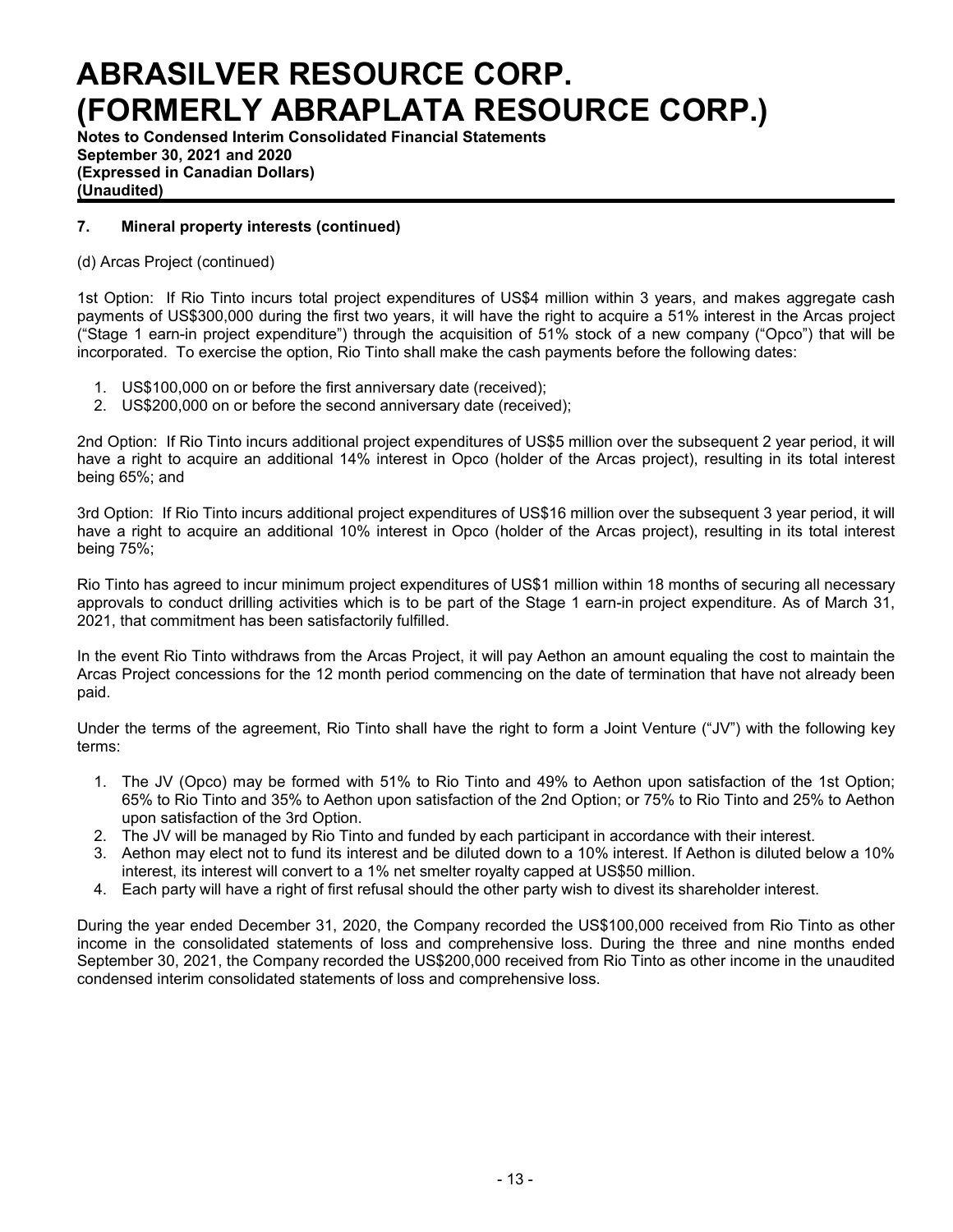**Notes to Condensed Interim Consolidated Financial Statements September 30, 2021 and 2020 (Expressed in Canadian Dollars) (Unaudited)**

### **7. Mineral property interests (continued)**

#### (e) Santo Domingo project

On August 21, 2020, AbraPlata formalized a letter agreement, through its wholly owned subsidiary, AbraPlata Argentina SA, to acquire a 100% interest in the Santo Domingo - Marayes project located in San Juan province, Argentina by paying a total of US\$2,500,000 in staged payments over 96 months (US\$10,000 paid) to the optionors.

Cash consideration payable per the letter agreement were as follows:

- 1. US\$10,000 before October 21,2020 (paid)
- 2. US\$ 15,000, in February 2021 (paid)
- 3. US\$ 25,000 in August 2021
- 4. US\$ 50,000 in August 2022
- 5. US\$ 100,000 in August 2023
- 6. US\$ 150,000 in August 2024
- 7. US\$ 200,000 in August 2025
- 8. US\$ 250,000 in August 2026
- 9. US\$ 500,000 in August 2027
- 10. US\$ 1,200,000 in August 2028

During the nine months ended September 30, 2021, the Company decided not to continue with this project and wrote it off in the amount of \$35,984.

|                                                                                                                                        | <b>Diablillos</b><br>Argentina                                       | Cerro<br><b>Amarillo</b>                       | La Coipita<br><b>Project</b>                   | <b>Santo</b><br><b>Domingo Project</b>                  |    | Yaretas<br><b>Project</b> | <b>Arcas</b><br><b>Project</b> | Total                                                                          |
|----------------------------------------------------------------------------------------------------------------------------------------|----------------------------------------------------------------------|------------------------------------------------|------------------------------------------------|---------------------------------------------------------|----|---------------------------|--------------------------------|--------------------------------------------------------------------------------|
| December 31, 2019<br>Additions, cash<br>Additions, shares<br>Write-off<br>Hyperinflationary adjustment<br>Foreign exchange translation | 5.765.795<br>\$<br>6,710,229<br>65.000<br>1.736.505<br>(2, 264, 873) | \$<br>65.956<br>(70.203)<br>16,256<br>(12,009) | \$<br>82,272<br>24,193                         | \$<br>12,529<br>914                                     | \$ | -                         | \$<br>4,531,220<br>98.899      | \$10.362.971<br>6,805,030<br>65.000<br>(70, 203)<br>1,777,868<br>(2, 177, 983) |
| December 31, 2020<br>Additions, cash<br>Write-off<br>Hyperinflationary adjustment<br>Foreign exchange translation                      | \$12.012.656<br>80.720<br>3.862.399<br>(1,820,002)                   | \$                                             | \$<br>106.465<br>183.712<br>73.092<br>(16,130) | \$<br>13.443<br>18.941<br>(35, 984)<br>5,544<br>(1,944) | S  |                           | \$<br>4.630.119<br>(468.016)   | \$16.762.683<br>283.373<br>(35,984)<br>3,941,035<br>(2,306,092)                |
| September 30, 2021                                                                                                                     | \$14.135.773                                                         | \$                                             | \$<br>347,139                                  | \$                                                      |    |                           | \$<br>4.162.103                | \$18.645.015                                                                   |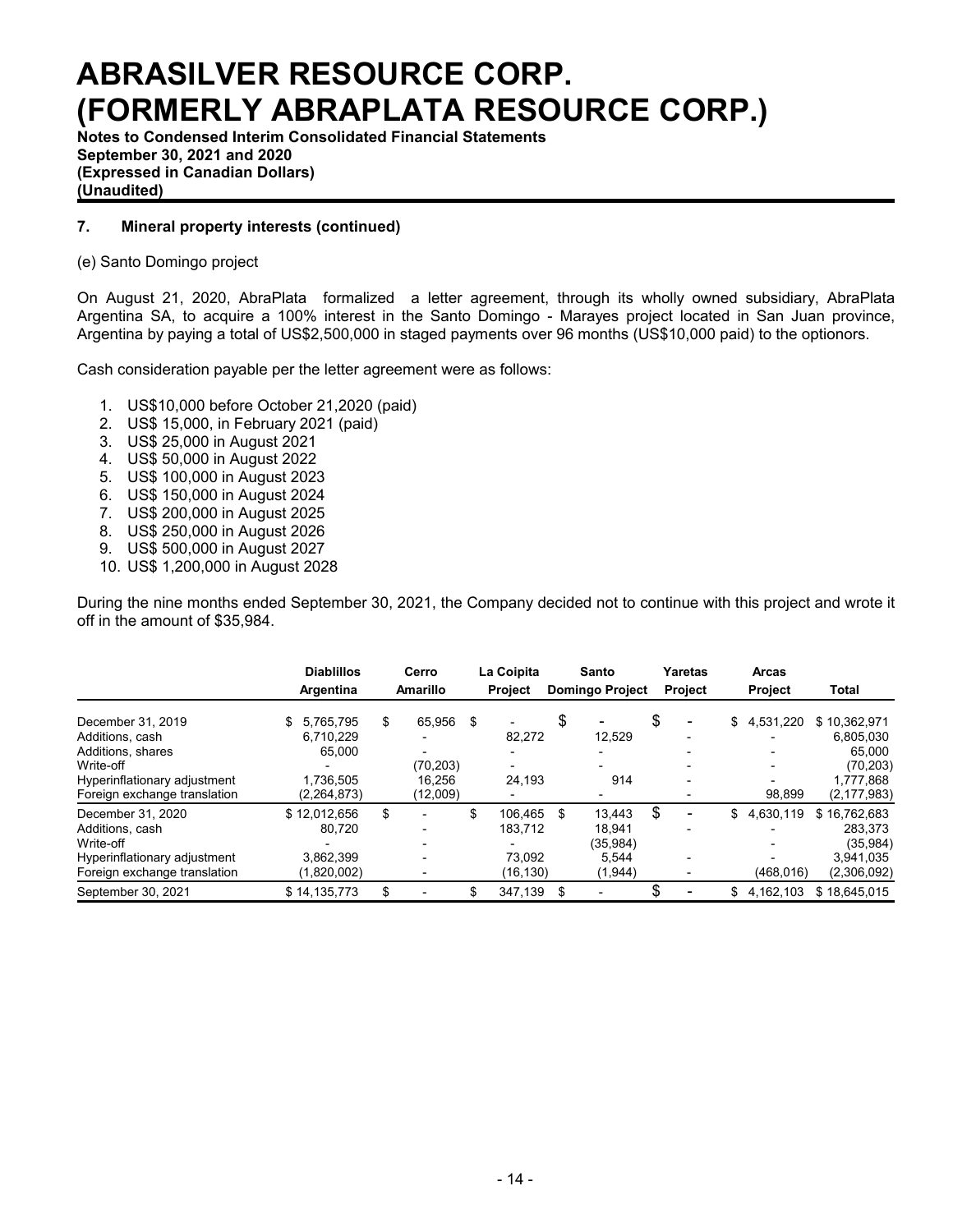**Notes to Condensed Interim Consolidated Financial Statements September 30, 2021 and 2020 (Expressed in Canadian Dollars) (Unaudited)**

### **8. Evaluation and exploration expenses**

|                          | <b>Three months ended</b><br>September 30, |             |    |              | Nine months ended<br>September 30, |                           |              |
|--------------------------|--------------------------------------------|-------------|----|--------------|------------------------------------|---------------------------|--------------|
|                          |                                            | 2021        |    | 2020         | 2021                               |                           | 2020         |
| <b>Diablillos</b>        |                                            |             |    |              |                                    |                           |              |
| Camp costs               | \$                                         | 360,249     | \$ | 277,309      | \$<br>1,146,432 \$                 |                           | 420,689      |
| Drilling                 |                                            | 952,121     |    | 717,924      | 4,474,853                          |                           | 1,309,343    |
| Legal and regulatory fee |                                            | 15,927      |    | 1,224        | 62,736                             |                           | 13,336       |
| Engineering              |                                            | 600,440     |    | 3,280        | 662,619                            |                           | 3,280        |
| Geology and lab          |                                            | 439,894     |    | 64,170       | 672,107                            |                           | 64,170       |
| Personnel costs          |                                            | 213,520     |    | 98,603       | 524,010                            |                           | 194,766      |
| Travel and transport     |                                            | 76,838      |    | 27,302       | 153,767                            |                           | 67,801       |
| Administration           |                                            | 7,246       |    | 243          | 31,464                             |                           | 691          |
| Impact of hyperinflation |                                            | 987,138     |    | 18,181       | 1,464,088                          |                           | 38,942       |
|                          |                                            | \$3,653,373 |    | \$1,208,236  | \$<br>9,192,076                    | \$                        | 2,113,018    |
| <b>Cerro Amarillo</b>    |                                            |             |    |              |                                    |                           |              |
|                          | \$                                         |             | \$ | 134          | \$                                 | \$                        | 367          |
| Camp costs               |                                            |             |    |              |                                    |                           |              |
| Legal and regulatory fee |                                            |             |    | 8,018<br>114 |                                    |                           | 8,018<br>120 |
| Impact of hyperinflation |                                            |             |    |              |                                    |                           |              |
|                          | \$                                         |             | \$ | 8,266        | \$                                 | \$                        | 8,505        |
| La Coipita               |                                            |             |    |              |                                    |                           |              |
| Legal and regulatory fee | \$                                         | 26,747      | \$ |              | \$<br>48,749                       | \$                        |              |
| Travel and transport     |                                            | 7,980       |    |              | 11,879                             |                           |              |
| Impact of hyperinflation |                                            | 4,863       |    |              | 7,121                              |                           |              |
|                          | \$                                         | 39,590      | \$ |              | \$<br>67,749                       | $\boldsymbol{\mathsf{s}}$ |              |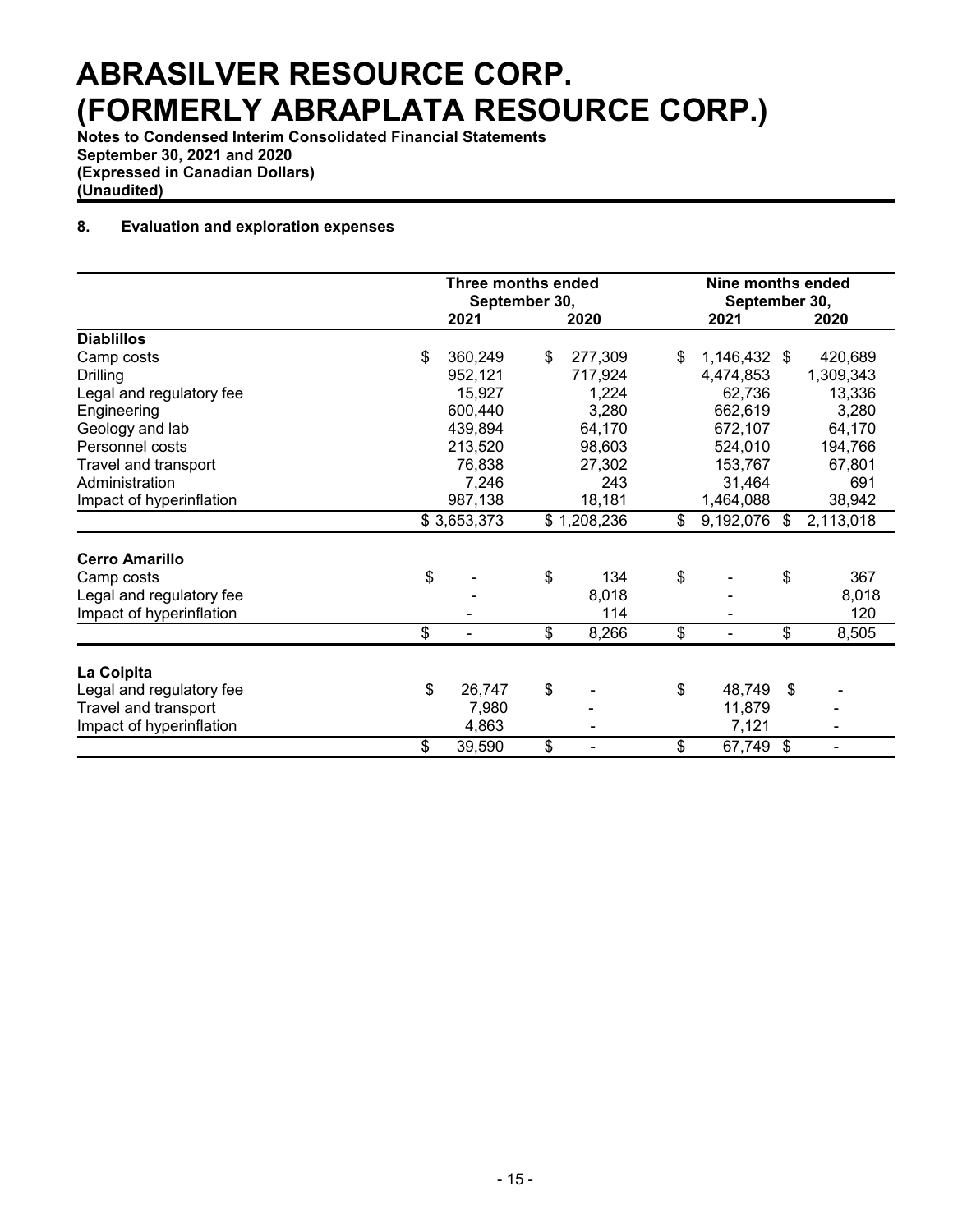**Notes to Condensed Interim Consolidated Financial Statements September 30, 2021 and 2020 (Expressed in Canadian Dollars) (Unaudited)**

### **8. Evaluation and exploration expenses (continued)**

| <b>Santo Domingo</b>                                                                                                                   |                |                                |    |              |                                                                |
|----------------------------------------------------------------------------------------------------------------------------------------|----------------|--------------------------------|----|--------------|----------------------------------------------------------------|
| Camp costs                                                                                                                             | \$             | \$                             | \$ | $1,047$ \$   |                                                                |
| Legal and regulatory fee                                                                                                               |                |                                |    | 27,434       |                                                                |
| Geology                                                                                                                                |                |                                |    | 892          |                                                                |
| Administration                                                                                                                         |                |                                |    | 2,728        |                                                                |
| Travel                                                                                                                                 |                |                                |    | 8,384        |                                                                |
| Impact of hyperinflation                                                                                                               | 3,897          |                                |    | 9,778        |                                                                |
|                                                                                                                                        | \$<br>3,897    | \$                             | \$ | 50,263 \$    |                                                                |
| Arcas project                                                                                                                          |                |                                |    |              |                                                                |
| Administration                                                                                                                         | \$<br>(1, 251) | \$<br>$\overline{\phantom{0}}$ | \$ | 60,136 \$    | ۰                                                              |
| <b>Total evaluation and exploration expenses</b>                                                                                       | \$3,695,609    | \$1,216,502                    | S  | 9,370,224 \$ | 2,121,523                                                      |
| 9.<br><b>Right-of-use Assets</b>                                                                                                       |                |                                |    |              | <b>Office leases</b>                                           |
| Balance, December 31, 2019<br>Addition<br>Depreciation<br>Lease modification<br>Impact of hyperinflation<br>Impact of foreign exchange |                |                                |    |              | \$<br>39,231<br>53,706<br>(23, 970)<br>(9,718)<br>(129)<br>288 |
| Balance, December 31, 2020<br>Depreciation<br>Impact of hyperinflation<br>Impact of foreign exchange                                   |                |                                |    |              | \$<br>59,408<br>(20, 457)<br>212<br>(7, 343)                   |
| Balance, September 30, 2021                                                                                                            |                |                                |    |              | \$<br>31,820                                                   |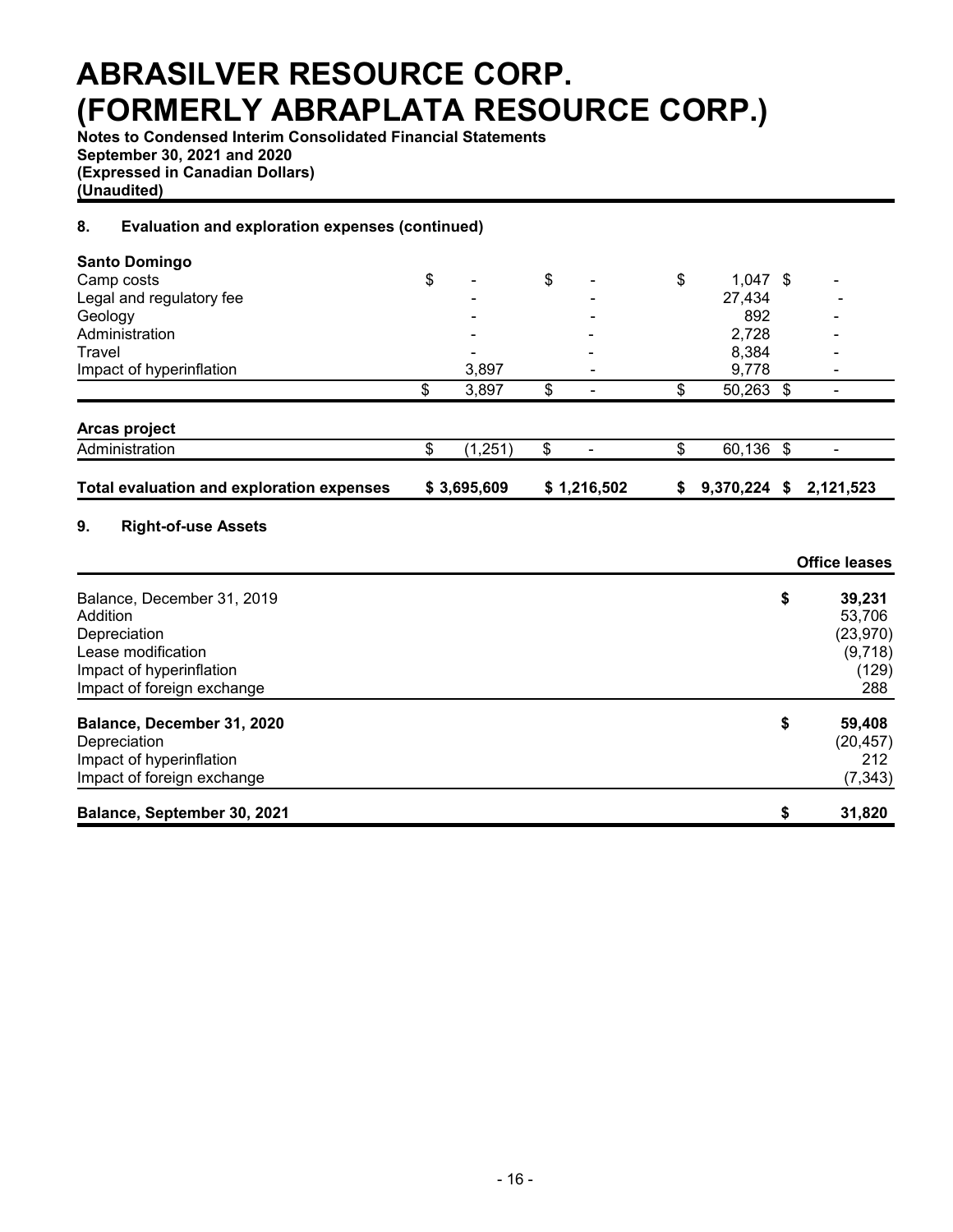**Notes to Condensed Interim Consolidated Financial Statements September 30, 2021 and 2020 (Expressed in Canadian Dollars) (Unaudited)**

#### **10. Lease Liabilities**

| Balance, December 31, 2019<br>Additions<br>Accretion<br>Lease payments<br>Lease modification<br>Impact of hyperinflation<br>Impact of foreign exchange | \$ | 33,970<br>53,706<br>1,810<br>(25, 809)<br>(9,718)<br>261<br>(514) |
|--------------------------------------------------------------------------------------------------------------------------------------------------------|----|-------------------------------------------------------------------|
| Balance, December 31, 2020<br>Accretion<br>Lease payments<br>Impact of hyperinflation<br>Impact of foreign exchange                                    | \$ | 53,706<br>4,024<br>(23, 128)<br>192<br>(6, 479)                   |
| Balance, September 30, 2021                                                                                                                            | S  | 28,315                                                            |
| <b>Allocated as:</b><br>Current<br>Long-term                                                                                                           | \$ | 12,308<br>16,007                                                  |
|                                                                                                                                                        | \$ | 28,315                                                            |

#### **11. Share capital**

#### a) Authorized

Authorized: Unlimited common shares without par value. Unlimited first preferred shares without par value. Unlimited second preferred shares without par value.

#### b) Issued share capital

As at September 30, 2021, nil shares remain in escrow (December 31, 2020 – 6,768,750).

On September 1, 2020 the Company closed its non-brokered private placement (the "Placement"). In connection with the closing of the Placement, the Company issued 66,666,666 units (each, a "Unit") at a price of \$0.27 per Unit for gross proceeds of \$18,000,000. Each Unit consists of one common share in the equity of the Company (each, a "Common Share") and one-half of one share purchase warrant (each, a "Warrant"). Each Warrant will entitle the subscriber to purchase one additional Common Share at a price of \$0.40 until the second (2nd) anniversary of the closing date of the Offering (the "Expiry Date"). Notwithstanding the foregoing, in the event that after January 2, 2021, the volume weighted average price on the TSX Venture Exchange has been at least \$0.70 for 20 consecutive trading days, the Company may deliver a notice to the holders of Warrants accelerating the Expiry Date to the date that is 30 days following such notice, and any unexercised Warrants after such period shall automatically expire. The warrants were valued at \$4,022,934 using the Black-Scholes valuation model with the following assumptions: share price of \$0.42, risk free rate of 0.27%, dividend yield of 0%, time to expiry of 2 years and volatility of 140.38%. The Company paid finder's fees of \$1,029,817 and incurred \$89,398 in share issue costs. The Company also issued 3,645,834 broker warrants which were valued at \$1,138,866 using the Black-Scholes valuation model with the following assumptions: share price of \$0.42, exercise price of \$0.40, risk free rate of 0.27%, dividend yield of 0%, time to expiry of 2 years and volatility of 140.38%.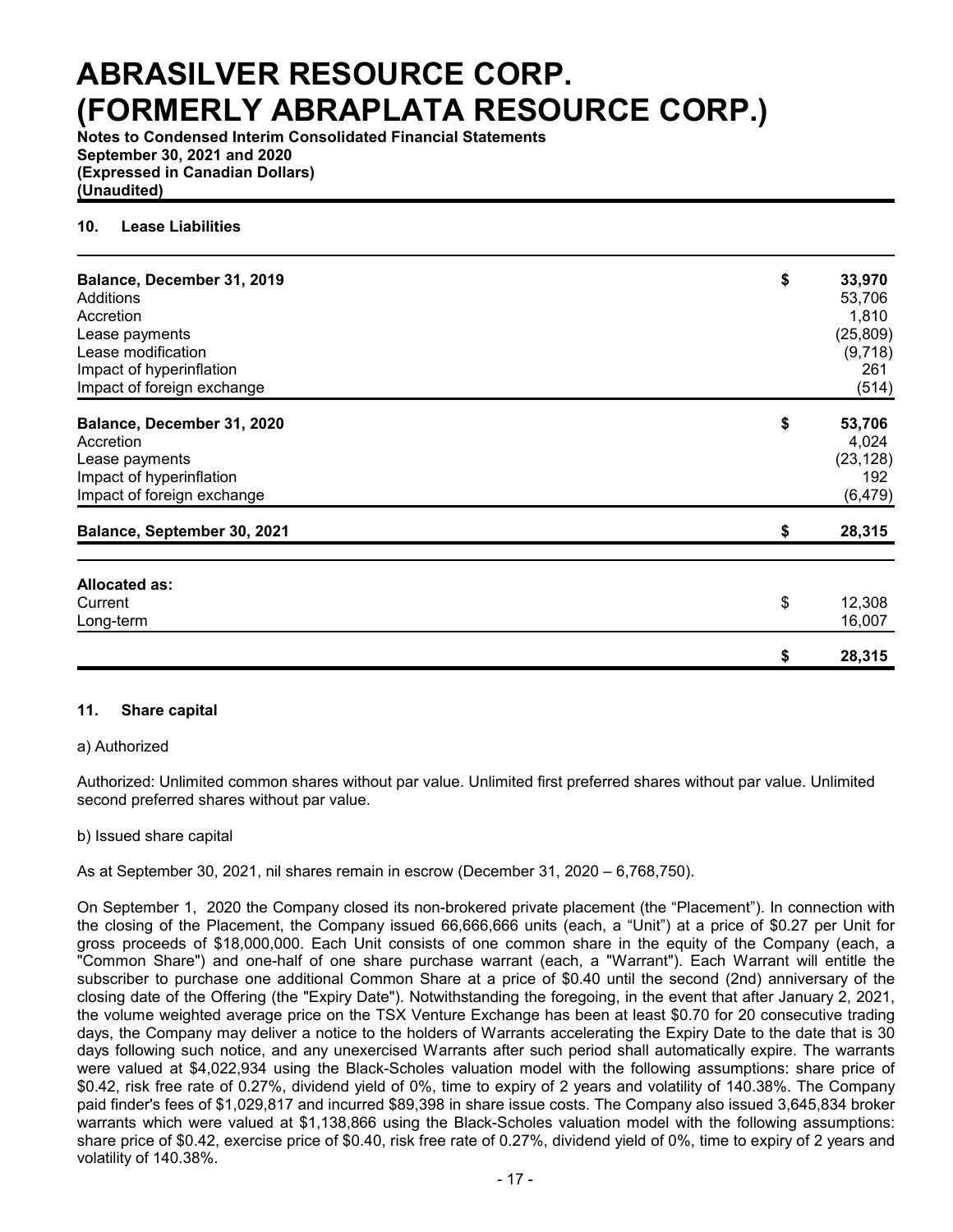**Notes to Condensed Interim Consolidated Financial Statements September 30, 2021 and 2020 (Expressed in Canadian Dollars) (Unaudited)**

## **11. Share capital (continued)**

b) Issued share capital (continued)

On July 9, 2020 the Company closed its non-brokered private placement (the "Placement"). In connection with the closing of the Placement, the Company issued 43,478,261 units (each, a "Unit") at a price of \$0.115 per Unit for gross proceeds of \$5,000,000. Each Unit consists of one common share in the equity of the Company (each, a "Common Share") and one share purchase warrant (each, a "Warrant"). Each Warrant will entitle the subscriber to purchase one additional Common Share at a price of \$0.17 until the second (2nd) anniversary of the closing date of the Offering (the "Expiry Date"). The warrants were valued at \$1,770,882 using the Black-Scholes valuation model with the following assumptions: share price of \$0.18, risk free rate of 0.28%, dividend yield of 0%, time to expiry of 2 years and volatility of 136.92%. The Company paid finder's fees of \$251,274 and incurred \$59,703 in share issue costs. The Company also issued 2,086,800 broker warrants which were valued at \$261,818 using the Black-Scholes valuation model with the following assumptions: share price of \$0.18, exercise price of \$0.17, risk free rate of 0.28%, dividend yield of 0%, time to expiry of 2 years and volatility of 136.92%.

On May 14, 2020 the Company closed a non-brokered private placement (the "Placement"). In connection with the closing of the Placement, the Company issued 25,000,000 units (each, a "Unit**")** at a price of \$0.08 per Unit for gross proceeds of \$2,000,000. Each Unit consists of one common share in the equity of the Company (each, a "Common Share") and one share purchase warrant (each, a "Warrant"). Each Warrant entitles the subscriber to purchase one additional Common Share at a price of \$0.15 until the third (3rd) anniversary of the closing date of the Offering (the "Expiry Date"). The warrants were valued at \$713,419 using the Black-Scholes valuation model with the following assumptions: share price of \$0.08, risk free rate of 0.25%, dividend yield of 0%, time to expiry of 3 years and volatility of 124.13%. The Company paid finder's fees of \$56,940 and incurred \$45,311 in share issue costs.

On October 31, 2019, the Company closed a nonbrokered private placement of 25,000,000 units at a price of \$0.06 per unit for gross proceeds of \$1,500,000. Each unit consists of one common share of the Company and one common share purchase warrant. Each warrant entitles the holder thereof to acquire one additional common share at a price of \$0.10 for a period of twenty four months. The warrants were valued at \$518,972 using the pro-rata method using the Black-Scholes valuation model with the following assumptions: share price of \$0.055, risk free rate of 1.42%, dividend yield of 0%, time to expiry of 2 years and volatility of 134%. The Company paid finder's fees of \$8,100 and incurred \$9,122 share issue costs.

On April 18, 2019 the Company closed a non-brokered private placement of 15,000,000 units at a price of \$0.05 per unit for total gross proceeds of \$750,000. Each unit consisted of one common share and one non-transferable common share purchase warrant. Each warrant is exercisable for five years to purchase an additional common share at a price of \$0.10. The warrants were valued at \$279,938 using the pro-rata method using the Black-Scholes valuation model with the following assumptions: share price of \$0.06, risk free rate of 1.61%, dividend yield of 0%, time to expiry of 5 years and volatility of 93%. The Company paid finder's fees of \$2,400 and incurred \$10,923 in share issue costs.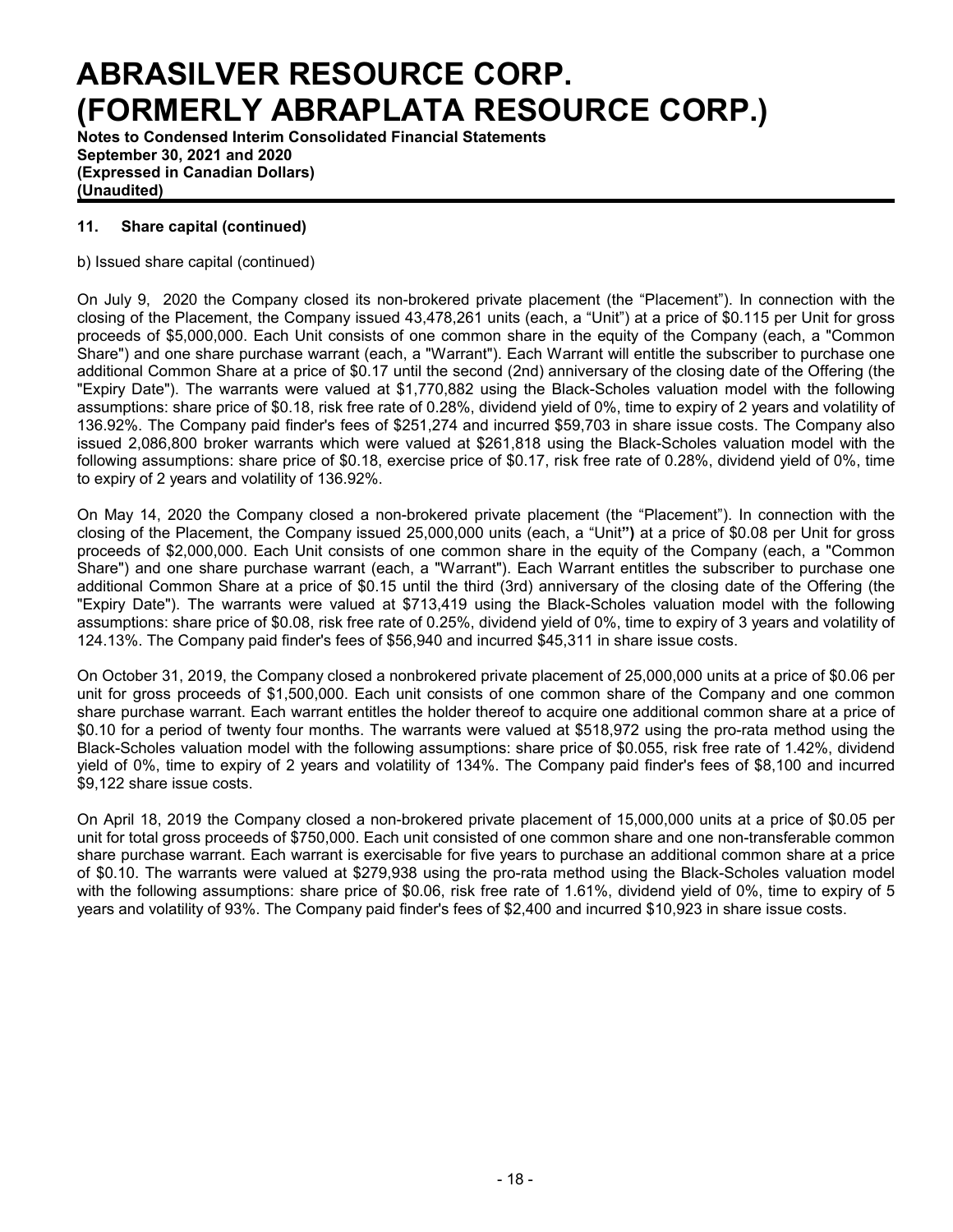**Notes to Condensed Interim Consolidated Financial Statements September 30, 2021 and 2020 (Expressed in Canadian Dollars) (Unaudited)**

### **11. Share capital (continued)**

### c) Stock options

On January 25, 2021, the Company granted 3,157,500 Options to Directors, Officers and Consultants. The exercise price is \$0.39 and will expire on January 25, 2026. The options will vest as follow: 25% six months from the date grant and 25% every 6 months thereafter. The fair value of the stock options was determined to be \$1,142,307 using the Black-Scholes option pricing model with the following assumptions: 5 years expected life; share price at the grant date of \$0.39; 100% volatility; risk free interest rate of 0.42%; and a dividend yield of 0%.

On October 12, 2020, the Company granted 200,000 stock options to a consultant under the Company's stock option plan. The options have an exercise price of \$0.30 per share. Each option is exercisable for three years from the date of grant to purchase one common share. The options vest over 12 months, with 25% of the options vesting in 90 days and 25% each three months thereafter. The fair value of the stock options was determined to be \$48,203 using the Black-Scholes option pricing model with the following assumptions: 3 years expected life; share price at the grant date of \$0.33; 127% volatility; risk free interest rate of 0.24%; and a dividend yield of 0%.

On January 8, 2020, the Company granted 10,400,000 stock options to a number of officers, directors and consultants under the Company's stock option plan. The options have an exercise price of \$0.065 per share. Each option is exercisable for five years from the date of grant to purchase one common share. The options vest over 24 months, with 25% of the options vesting in every six months. The fair value of the stock options was determined to be \$414,431 using the Black-Scholes option pricing model with the following assumptions: 5 years expected life; share price at the grant date of \$0.07; 100% volatility; risk free interest rate of 1.62%; and a dividend yield of 0%.

On August 29, 2019, the Company's shareholder ratified in its annual general meeting its stock option plan. The aggregate number of common shares that may be subject to issuance under the stock option plan (together with any other security based compensation arrangements of the shareholders of Company in effect from time to time) may not exceed ten per cent (10%) of the Company's outstanding common shares from time to time. The exercise price of any option granted under the stock option plan cannot be less than the weighted average price of the common shares on the principal stock exchange on which the common shares trade for the five days on which common shares were traded immediately preceding the date of grant. Stock options are exercisable for a period of time determined by the plan administrator not exceeding ten years from the date the option is granted.

On March 1, 2019 the Company granted 1,200,000 stock options exercisable at a price of \$0.065 per share for a period of five years. The stock options vest 25% immediately, 25% after six months, 25% after twelve months and 25% after eighteen months. The fair value of the stock options was determined to be \$50,609 using the Black-Scholes option pricing model with the following assumptions: 5 years expected life; share price at the grant date of \$0.06; 93% volatility; risk free interest rate of 1.79%; and a dividend yield of 0%.

Expected volatility was estimated based on similar-sized entities in the industry.

During the three and nine months ended September 30, 2021, the company recorded \$174,215 and \$671,886, respectively (three and nine months ended September 30, 2020 - \$57,670 and \$309,567, respectively) in share-based expense related to the stock options.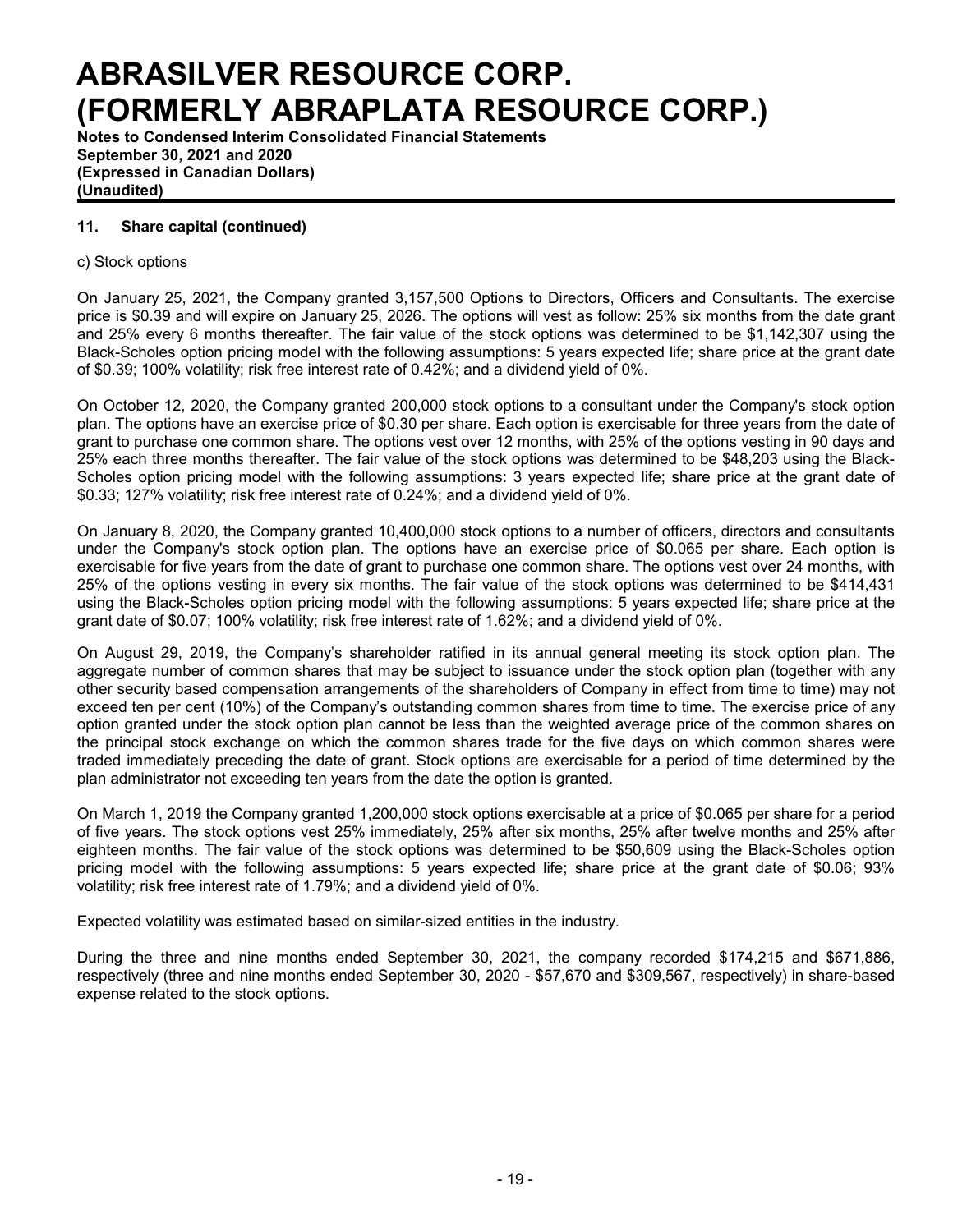**Notes to Condensed Interim Consolidated Financial Statements September 30, 2021 and 2020 (Expressed in Canadian Dollars) (Unaudited)**

## **11. Share capital (continued)**

c) Stock options (continued)

The movement in the Company's share options for the three and nine months ended September 30, 2021 and 2020 are as follows:

|                             | Number of stock<br>options outstanding | <b>Weighted average</b><br>exercise price |
|-----------------------------|----------------------------------------|-------------------------------------------|
| Balance, December 31, 2019  | 13,229,375                             | 0.19                                      |
| Expired                     | (2,538,750)                            | 0.23                                      |
| Granted                     | 10,400,000                             | 0.07                                      |
| Exercised                   | (2,340,000)                            | 0.13                                      |
| Balance, September 30, 2020 | 18,750,625                             | 0.09                                      |
| Balance, December 31, 2020  | 18,562,500                             | 0.11<br>S                                 |
| Granted                     | 3,157,500                              | 0.39                                      |
| Exercised                   | (975,000)                              | 0.07                                      |
| Balance, September 30, 2021 | 20,745,000                             | 0.16<br>\$                                |

The weighted average trading price of the Company's shares on the dates of the exercises of stock options was \$0.64 for the nine months ended September 30, 2021.

Stock options outstanding as at September 30, 2021:

| <b>Expiry date</b> | <b>Options</b><br>outstanding | <b>Exercise</b><br>price (\$) | Remaining<br>contractual<br>life (years) | <b>Options</b><br>exercisable |
|--------------------|-------------------------------|-------------------------------|------------------------------------------|-------------------------------|
| June 7, 2022       | 200,000                       | 0.63                          | 0.68                                     | 200,000                       |
| November 22, 2022  | 850,000                       | 0.25                          | 1.15                                     | 850,000                       |
| March 21, 2023     | 500,000                       | 0.20                          | 1.47                                     | 500,000                       |
| June 1, 2023       | 800,000                       | 0.17                          | 1.67                                     | 800,000                       |
| April 26, 2023     | 4,810,625                     | 0.14                          | 1.57                                     | 4,810,625                     |
| March 1, 2024      | 700,000                       | 0.065                         | 2.73                                     | 700,000                       |
| June 24, 2024      | 601,875                       | 0.14                          | 2.42                                     | 401,250                       |
| January 8, 2025    | 8,925,000                     | 0.065                         | 3.28                                     | 6,350,000                     |
| October 12, 2023   | 200,000                       | 0.30                          | 2.03                                     | 150,000                       |
| January 25, 2026   | 3,157,500                     | 0.39                          | 4.32                                     | 789,375                       |
|                    | 20,745,000                    | 0.16                          | 2.77                                     | 15,551,250                    |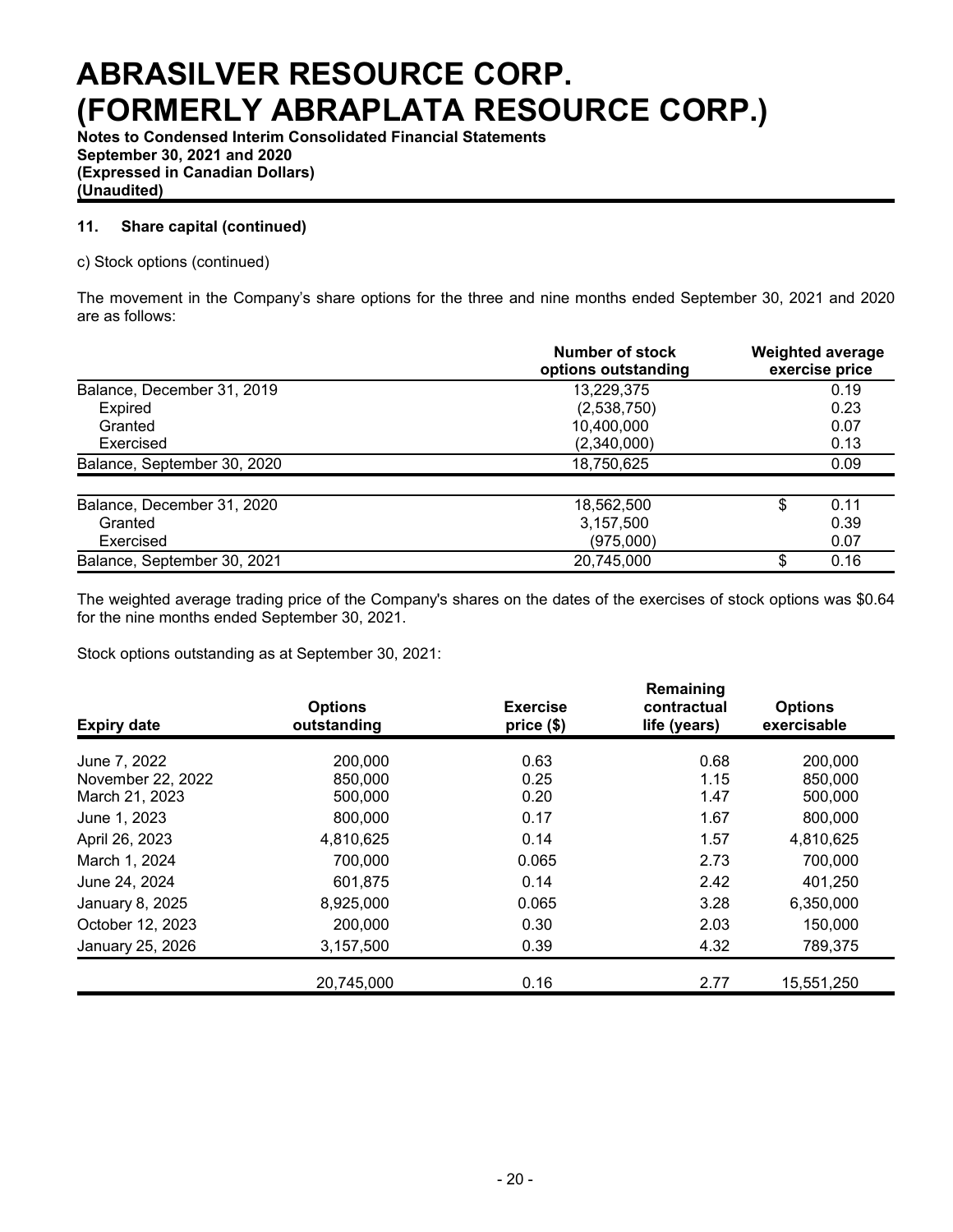**Notes to Condensed Interim Consolidated Financial Statements September 30, 2021 and 2020 (Expressed in Canadian Dollars) (Unaudited)**

### **11. Share capital (continued)**

#### d) Warrants

Warrant transactions are summarized as follows:

|                             | Number of<br>warrants | <b>Weighted average</b><br>exercise price (\$) |
|-----------------------------|-----------------------|------------------------------------------------|
| Balance, Deember 31, 2019   | 114,003,407           | 0.21                                           |
| Expired                     | (13,758,634)          | 0.29                                           |
| Issued                      | 107,544,228           | 0.24                                           |
| Exercised                   | (12, 754, 865)        | 0.20                                           |
| Balance, September 30, 2020 | 195,034,136           | 0.22                                           |
| Balance, December 31, 2020  | 186,336,581           | 0.23<br>\$                                     |
| Exercised                   | (48, 482, 568)        | 0.22                                           |
| <b>Expired</b>              | (412,000)             | 0.30                                           |
| Balance, September 30, 2021 | 137,442,013           | 0.23<br>S                                      |

Warrants outstanding as at September 30, 2021:

| <b>Expiry date</b> | <b>Warrants</b><br>outstanding | <b>Exercise</b><br>price (\$) | Remaining<br>contractual<br>life (years) |  |
|--------------------|--------------------------------|-------------------------------|------------------------------------------|--|
| October 31, 2021   | 12,350,000                     | 0.10                          | 0.08                                     |  |
| July 9, 2022       | 37,822,760                     | 0.17                          | 0.77                                     |  |
| September 1, 2022  | 30,916,583                     | 0.40                          | 0.92                                     |  |
| September 1, 2022  | 3,645,834                      | 0.27                          | 0.92                                     |  |
| April 26, 2023     | 24,441,836                     | 0.27                          | 1.57                                     |  |
| May 14, 2023       | 20,225,000                     | 0.15                          | 1.62                                     |  |
| April 8, 2024      | 5,890,000                      | 0.10                          | 2.52                                     |  |
| April 18, 2024     | 2,150,000                      | 0.10                          | 2.55                                     |  |
|                    | 137,442,013                    | 0.23                          | 1.12                                     |  |

On May 14, 2020 in connection with the private placement (note 11(b)) the Company issued 25,000,000 warrants exercisable at \$0.15 for a period of three years.

On July 9, 2020 in connection with the private placement (note 11(b)) the Company issued 43,478,261 warrants exercisable at \$0.17 for a period of two years.

On July 9, 2020 in connection with the private placement (note 11(b)) the Company issued 2,086,800 broker warrants exercisable at \$0.15 for a period of two years.

On September 1, 2020 in connection with the private placement (note 11(b)) the Company issued 33,333,333 warrants exercisable at \$0.40 for a period of two years.

On September 1, 2020 in connection with the private placement (note 11(b)) the Company issued 3,645,834 broker warrants exercisable at \$0.27 for a period of two years.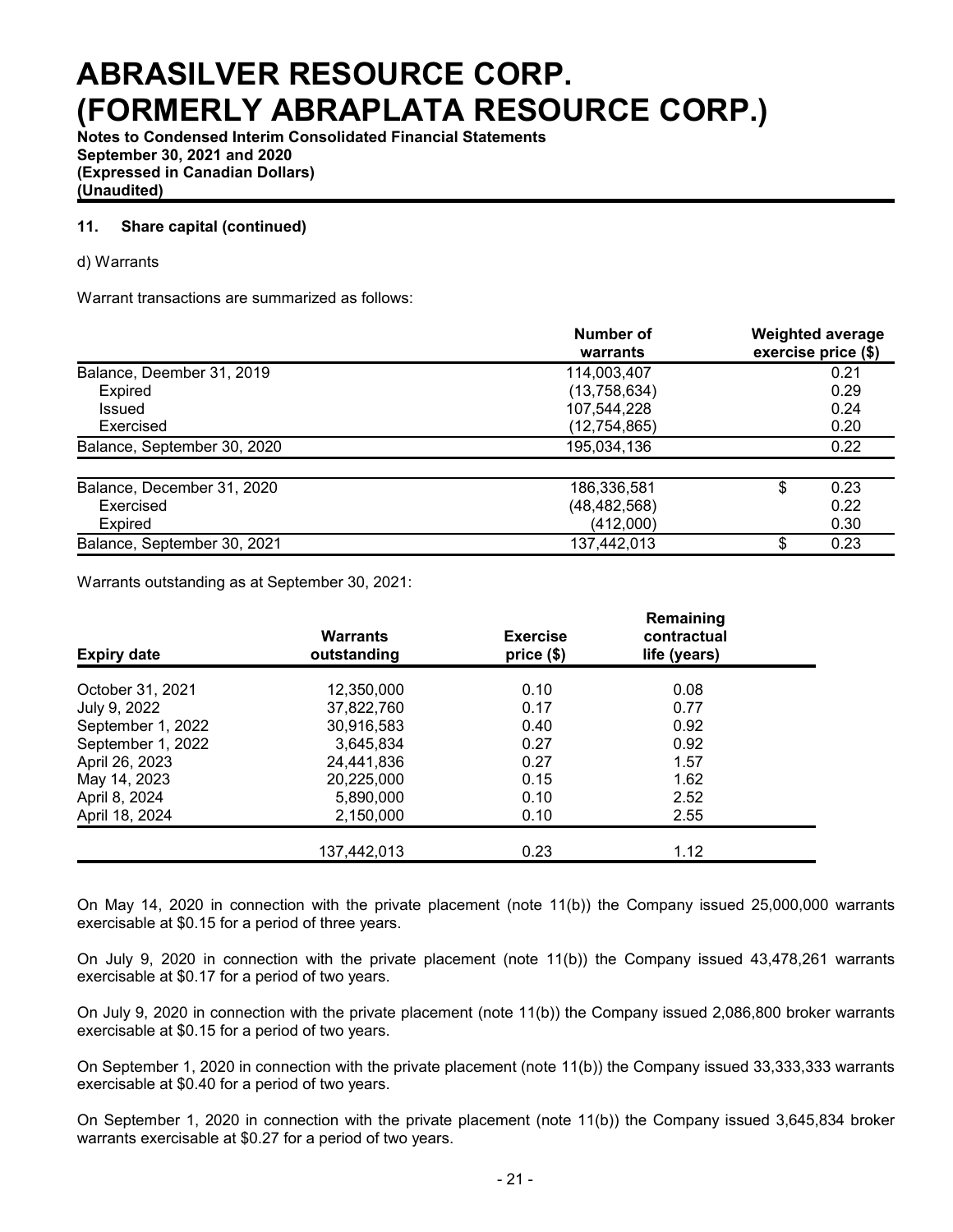**Notes to Condensed Interim Consolidated Financial Statements September 30, 2021 and 2020 (Expressed in Canadian Dollars) (Unaudited)**

### **11. Share capital (continued)**

d) Warrants (continued)

On April 18, 2019 in connection with the private placement (note 11(b)) the Company issued 15,000,000 warrants exercisable at \$0.10 for a period of five years.

On October 31, 2019, in connection with the private placement (note 11(b)) the Company issued 25,000,000 warrants. Each warrant entitles the holder to acquire one additional common share at a price of \$0.10 for a period of twenty-four months.

(e) Restricted share units ("RSU")

On January 25, 2021, the Company granted 4,815,000 RSU, including 3,450,000 RSU to officers and directors. The RSUs will vest as follow: 33.33% on December 1, 2021; 33.33% on December 1, 2022 and 33.34% on December 1, 2023.

The number of RSUs as at September 30, 2021 is as follows:

| Balance, December 31, 2020  | $\overline{\phantom{a}}$ |
|-----------------------------|--------------------------|
| Granted                     | 4.815.000                |
| Balance, September 30, 2021 | 4.815.000                |

For the three and nine months ended September 30, 2021, the Company recorded \$326,453 and \$880,004, respectively (three and nine months ended September 30, 2020 - \$nil) as a stock-based compensation expense relating the RSU.

#### **12. Related party transactions**

Key management personnel include the members of the Board of Directors and officers of the Company, who have the authority and responsibility for planning, directing and controlling the activities of the Company. Amounts paid and accrued to directors, former director, officers and companies in which directors and officers are shareholders or partners are as follows:

|                                      | Three months ended<br>September 30, |         |    |                          |   | Nine months ended<br>September 30, |     |         |  |  |
|--------------------------------------|-------------------------------------|---------|----|--------------------------|---|------------------------------------|-----|---------|--|--|
|                                      |                                     | 2021    |    | 2020                     |   | 2021                               |     | 2020    |  |  |
| Salaries, benefits and director fees | \$                                  | 138,750 | \$ | 185,000                  | S | 416,250                            | \$. | 277,500 |  |  |
| Administration                       |                                     | -       |    | $\overline{\phantom{a}}$ |   |                                    |     | 25,000  |  |  |
| Consulting fees                      |                                     | 7.500   |    | 7.500                    |   | 22,500                             |     | 32,500  |  |  |
| Professional fee                     |                                     | 34.301  |    | 36,763                   |   | 102.200                            |     | 90,115  |  |  |
| Share-based payments                 |                                     | 366.892 |    | 42.163                   |   | 1,128,729                          |     | 199,114 |  |  |
|                                      | S                                   | 546.443 | \$ | 271.426                  |   | \$1,669,679                        |     | 624.229 |  |  |

As at September 30, 2021, \$2,500 (December 31, 2020 – \$70,000) was payable to directors, officers and companies in which directors and officers are shareholders or partners of the Company. These amounts are unsecured, non-interest bearing and have no specific terms of repayment.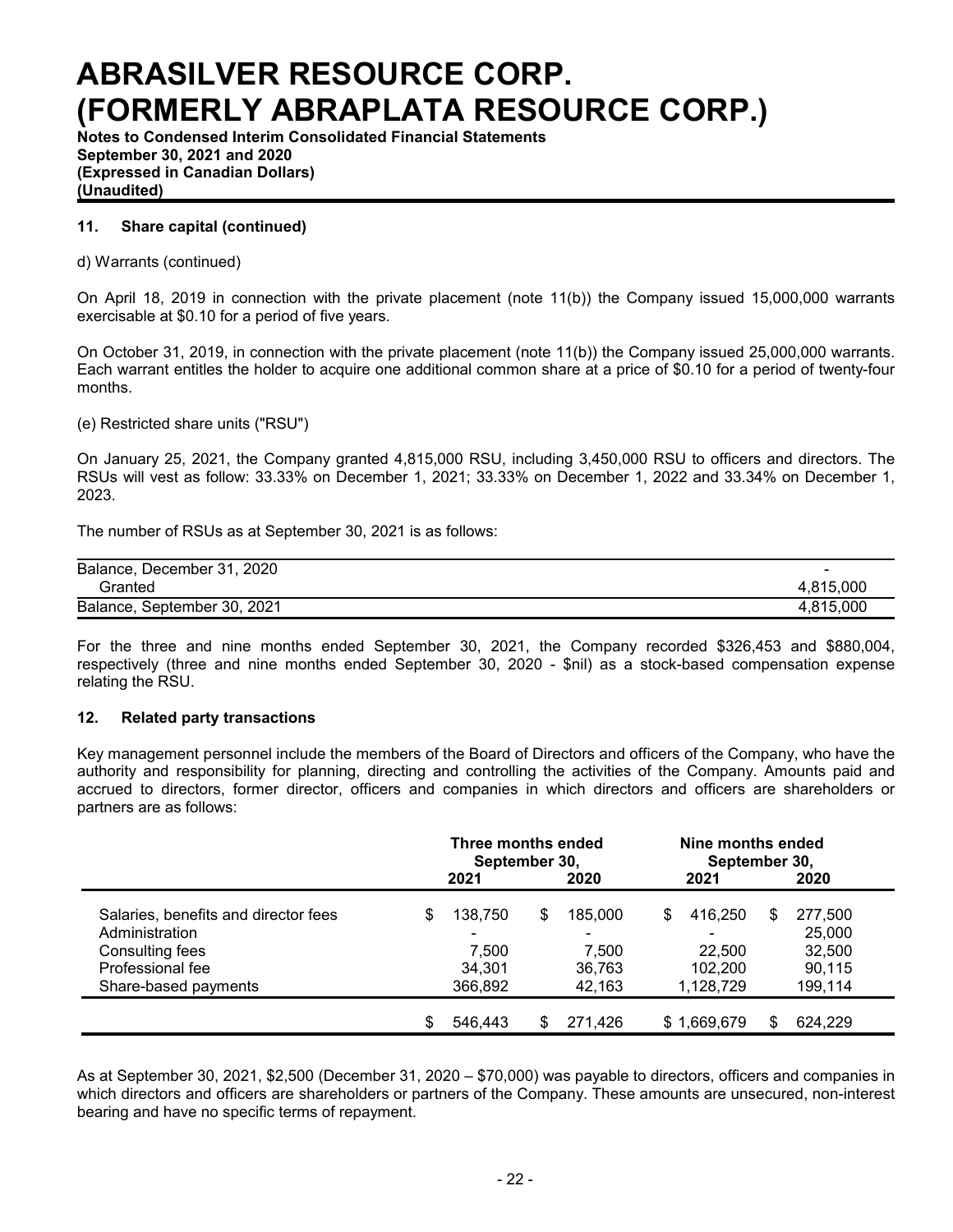**Notes to Condensed Interim Consolidated Financial Statements September 30, 2021 and 2020 (Expressed in Canadian Dollars) (Unaudited)**

#### **13. Use of marketable securities**

From time to time, the Company may acquire and transfer marketable securities to facilitate intragroup funding transfers between the Canadian parent and its Argentine operating subsidiaries. The Company does not acquire marketable securities or engage in these transactions for speculative purposes. In this regard, under this strategy, the Company generally uses marketable securities of large and well established companies, with high trading volumes and low volatility. Nonetheless, as the process to acquire, transfer and ultimately sell the marketable securities occurs over several days, some fluctuations are unavoidable. As the marketable securities are acquired with the intention of a near term sale, they are considered financial instruments that are held for trading, all changes in the fair value of the instruments, between acquisition and disposition, are recognized through profit or loss. As a result of having utilized this mechanism for intragroup funding for the three and nine months ended September 30, 2021, the Company realized a gain of \$1,145,249 and \$3,519,363, respectively, (three and nine months ended September 30, 2020 - \$nil) from the favorable foreign currency impact.

### **14. Segmented information**

Operating segments are reported in a manner consistent with internal reporting provided to the chief operating decision maker. The chief operating decision maker is responsible for allocating resources and assessing performance of the operating segments and has been identified as the Company's CEO. During the three and nine months ended September 30, 2021, the Company has three (three and nine months ended September 30, 2020 – three) operating segments. After the transaction with Aethon and several financing completed during the year ended December 31, 2020, an important part of the company's current assets are kept in Canada so the CEO decided to include Canada as a reportable segment starting from the year ended December 31, 2020.

The Company's reportable segments are based on the geographic region for the Company's operations and include Argentina and Chile.

The segmental report is as follows:

| As at September 30, 2021                                           | Argentina |                  |    | <b>Chile</b> |   | Canada                   | Total |                 |
|--------------------------------------------------------------------|-----------|------------------|----|--------------|---|--------------------------|-------|-----------------|
| Current assets                                                     | \$        | 419,905          | \$ | 432,593      |   | \$19,305,441             |       | \$20,157,939    |
| Equipment                                                          |           |                  |    | 164          |   | ۰.                       |       | 164             |
| Right-of-use asset                                                 |           | 29,085           |    | ٠            |   | 2,735                    |       | 31,820          |
| Mineral property interest                                          |           | 14,482,912       |    | 4,162,103    |   | $\overline{\phantom{a}}$ |       | 18,645,015      |
| Total assets                                                       | S         | 14,931,902       | \$ | 4,594,860    |   | \$19,308,176             |       | \$38,834,938    |
| <b>Total liabilities</b>                                           |           | 65,560           | \$ | 2,025        | S | 202,660                  | \$    | 270,245         |
| Net (loss) income for the three months ended<br>September 30, 2021 | \$        |                  |    | 206.920      |   |                          |       |                 |
|                                                                    |           | $(3,571,186)$ \$ |    |              | S | (235, 137)               |       | $$$ (3,599,403) |
| Net (loss) income for the nine months ended                        |           |                  |    |              |   |                          |       |                 |
| September 30, 2020                                                 |           | \$(10, 186, 916) | \$ | 91.495       | S | (172, 221)               |       | \$(10,267,642)  |